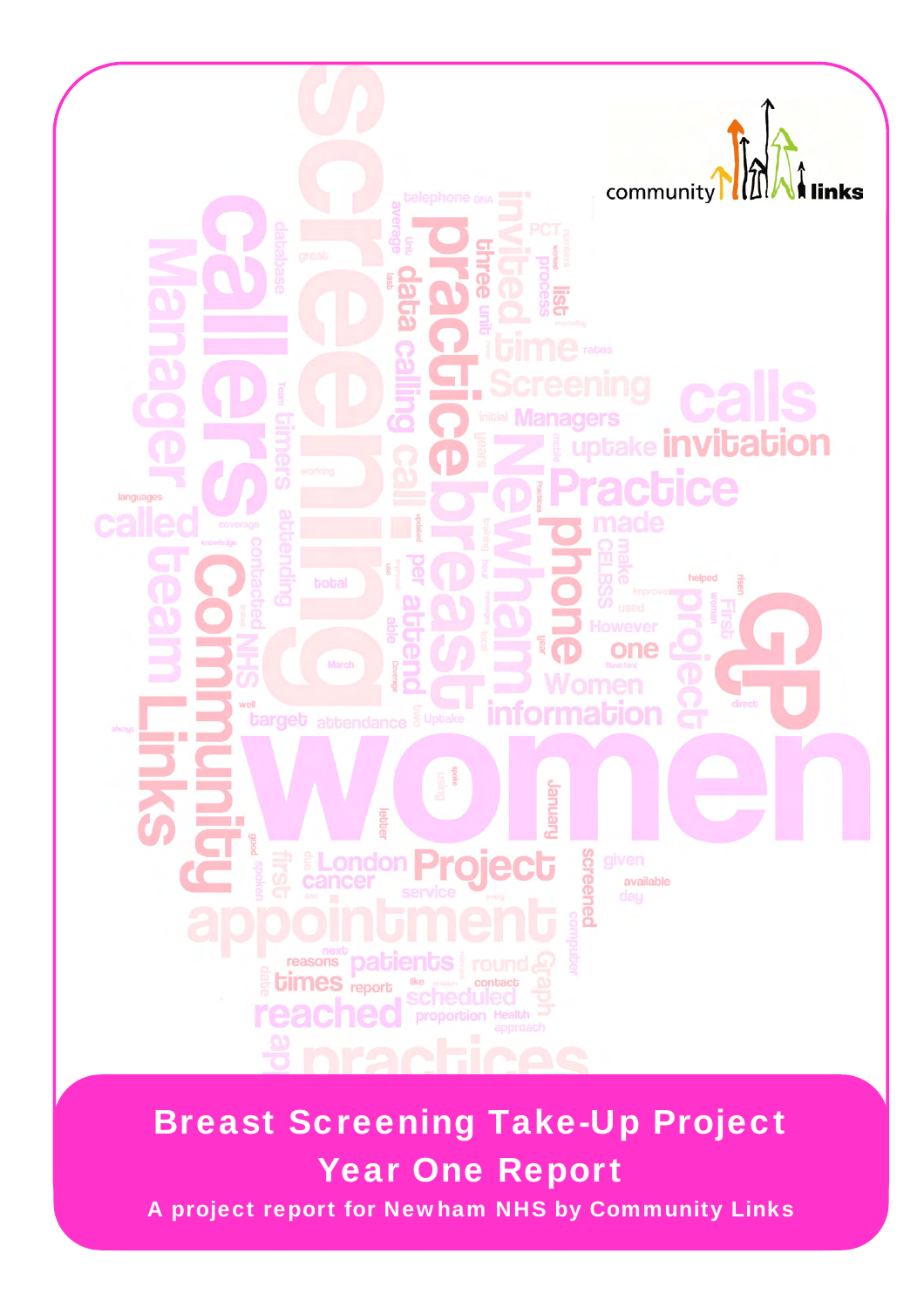© Community Links 2011

The right to be identified as the author of this work has been asserted in accordance with the Copyright, Designs and Patents Act 1988.

All rights reserved. No part of this publication may be reproduced, stored in a retrieval system or transmitted in any form, or by any means (electronic, mechanical or otherwise) without the advance consent, in writing, of both the copyright owner and the publisher. However, brief passages may be reproduced for non-commercial or training purposes provided the source is acknowledged and the publisher is informed.

Community Links 105 Barking Road Canning Town London E16 4HQ

Community Links Trust Ltd. – a charity registered in England. Registered Charity number 1018517 and Registered Company Number 2661182

#### **Acknowledgements**

Community Links would like to thank NHS Newham for commissioning and supporting this work, particularly Sarojini Ariyanayagam and Tim Baker. We are grateful to all the GP Practices and the Breast Screening Unit who participated. Finally we would like to thank all of the women we contacted in Newham for their understanding, patience and subsequent attendance of the Breast Screening Unit.

#### **The Project Team**

Zoraida Colorado (Project Co-ordinator), Farah Dualeh, Gaelle Angely, Jessica Gaviria Roshanara Begum (Team of callers), Aaron Barbour (Head of linksUK), Marlen Llanes (Researcher and Evaluator).

This report was written by Marlen Llanes and Aaron Barbour, with contributions from the LinksUK team.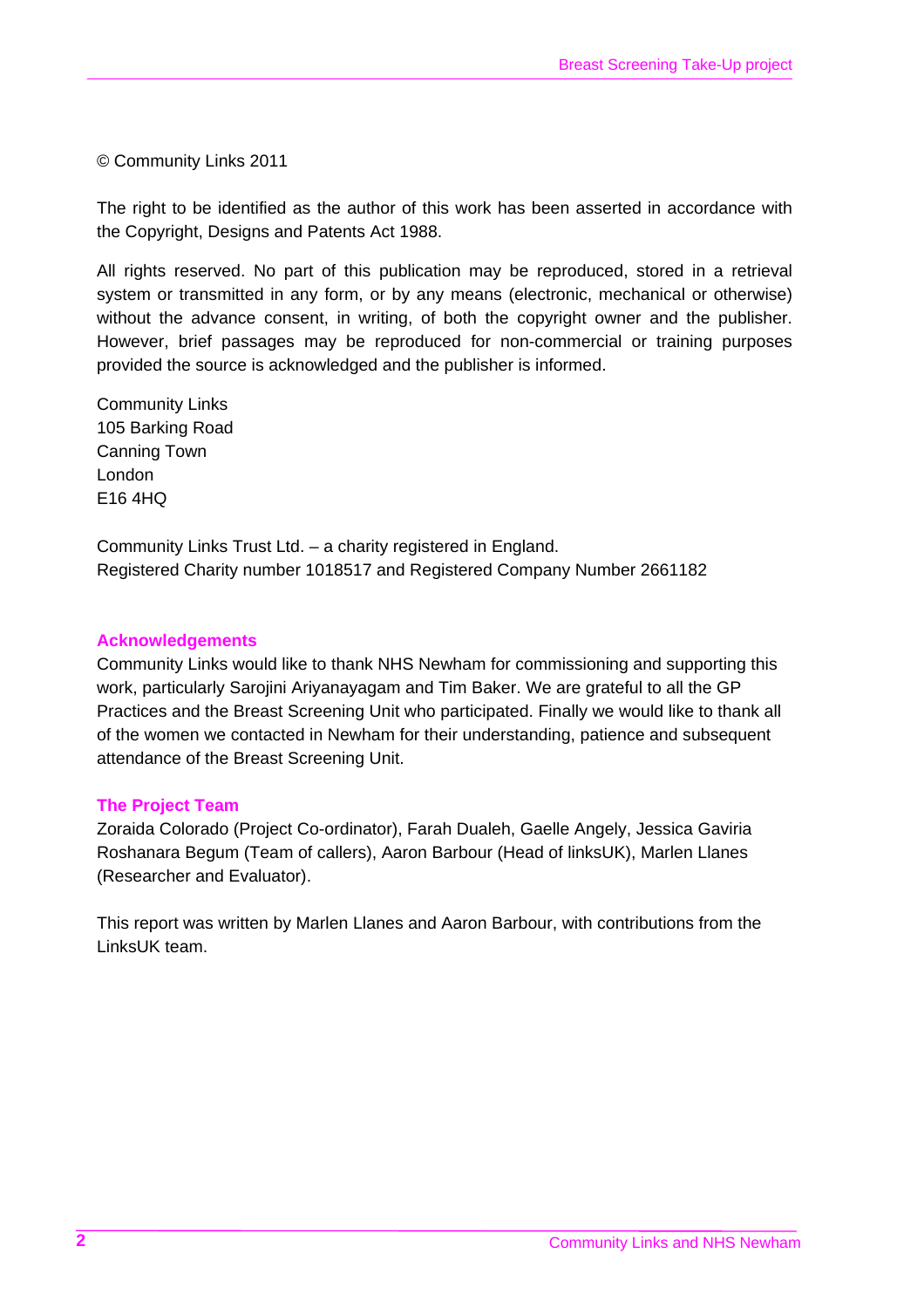## **Contents**

|                                                         | Page |
|---------------------------------------------------------|------|
| Summary                                                 | 4    |
| Background                                              | 5    |
| <b>Community Links' Breast Screening Uptake Project</b> | 9    |
| The Project Process                                     | 10   |
| <b>Project Results</b>                                  | 12   |
| <b>Additional Service Improvements</b>                  | 18   |
| Challenges experienced by the Project                   | 18   |
| Views on the Project by the GP Practices                | 19   |
| Conclusion                                              | 20   |
| Suggested Improvements to the Project                   | 21   |
| Appendix: Glossary                                      | 22   |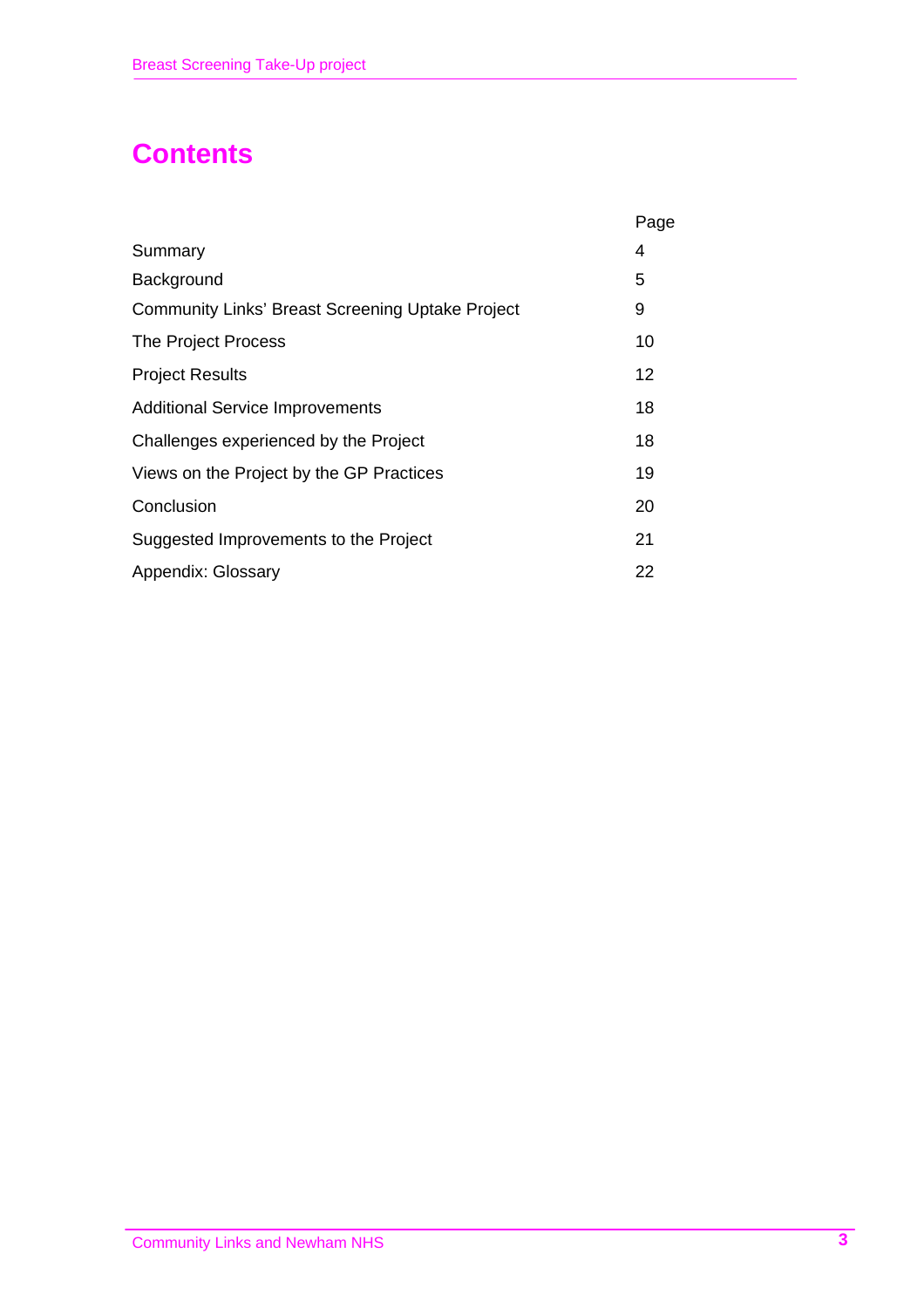### **Summary**

Community Links was commissioned by NHS Newham to increase the take-up of breast screening by women, residing in the London Borough of Newham, in 2010/11.

To achieve this Community Links recruited and trained a team of local women, who could speak a range of community spoken languages, to call 10,600 women in the borough, who were due a mammogram at the breast screening unit.

Breast screening is a method of detecting breast cancer. The aim is to identify breast cancer at an early stage and provide relevant treatment, so increasing survival rates.

Newham has higher rates of mortality from Cancer than the rest of London (122.7 rate per 100,000 for Newham, and 112 rate per 100,000 for London (DH, 2005-2007)); with take-up of breast screening hovering around 50% (NHS Newham, 2010). For 2009-10, uptake in England was 73%, while the average for London was 61.5%.

The objective of this project was to increase breast screening take-up rates in the London Borough of Newham by 10%.

The project aimed to:

- Remind women by telephone of their upcoming breast screening appointments (First Timers)
- Remind women to reorganise their missed appointment (Did Not Attend)
- **Confirm receipt of their invitation letter from NHS Newham**
- **Answer basic questions about breast screening and the appointment system**
- Support women in their decision to attend screening through information on the benefits and risks of breast screening.

The results achieved were:

**Take-Up** Breast screening take-up for the 'Stratford round' has risen by 15% compared to the last round when these women were screened in 2007. Uptake increased from 51% in 2007 to 66% in March 2011.

**Coverage** Breast screening coverage across the whole of Newham has risen by 8.6%, from 58.5% in January 2010 to 67.1% in March 2011.

**Numbers called** 14,186 women were called during the period, via a total of 23,095 phone calls.

**Numbers reached** The callers got through and talked to 60% of the women called. The proportion of women reached is differentiated by category: 60% of first timers, 82% of women who had had a breast screening before; and 52% of the women who did not attend their breast screening appointment.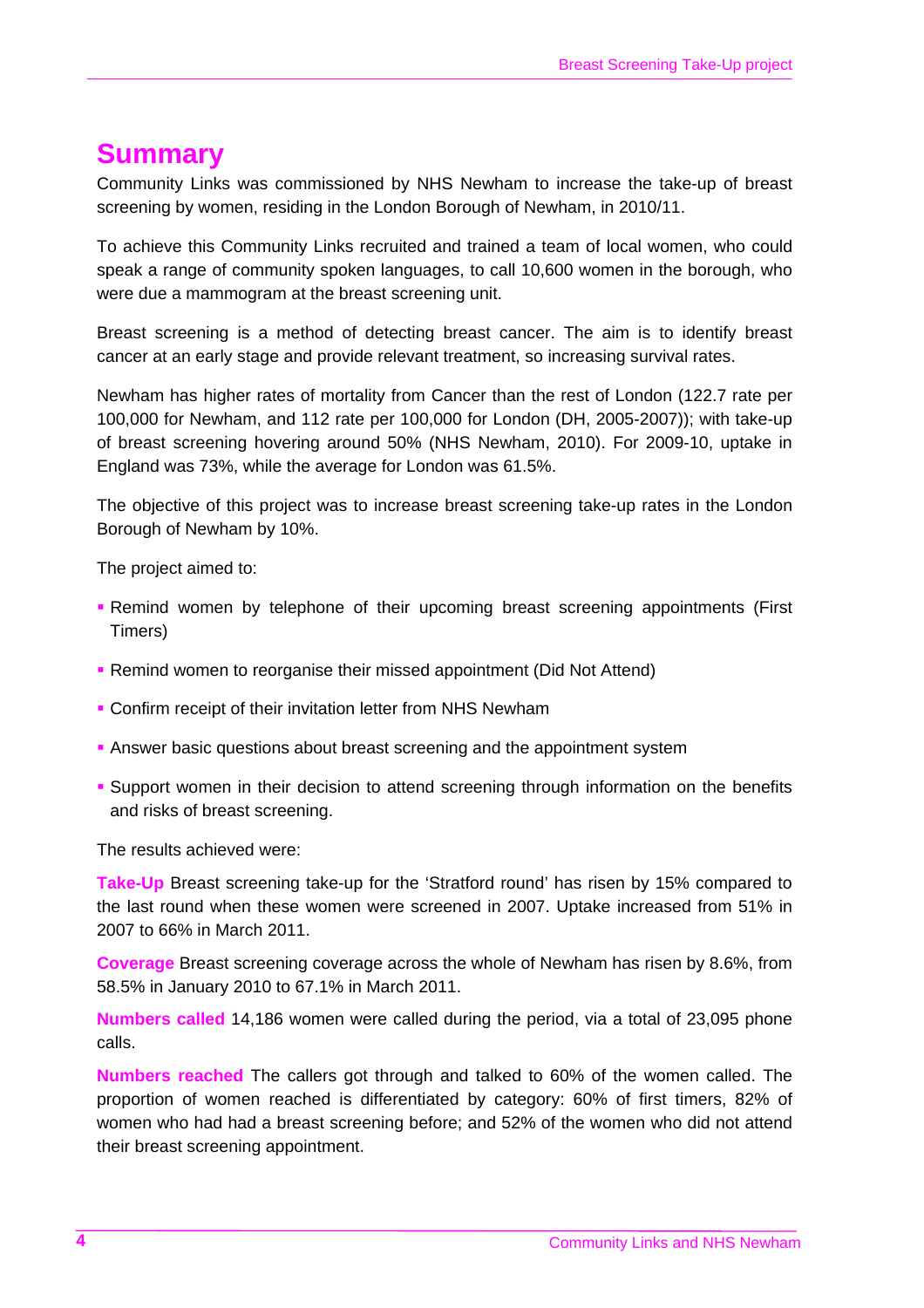## **Background**

#### **1. About this report**

Community Links was commissioned by NHS Newham to increase the take up of breast screening by women, residing in the London Borough of Newham.

This report describes the first year of activity of Community Links' Breast Screening Uptake project, conducted between January 2010 and January 2011.

#### **2. About Community Links**

Community Links is an innovative charity running community-based projects in east London. We have helped over 30,000 vulnerable children, young people and adults every year, with most of our 60 projects delivered in Newham, one of the poorest boroughs in Europe. We pioneer new ideas and ways of working locally and share the learning nationally with other practitioners, policymakers and the press.

#### **3. Breast Screening**

Breast screening is a method of detecting breast cancer. The idea is to identify breast cancer at an early stage and provide relevant treatment, so increasing survival rates.

The NHS Breast Screening Programme (NHSBSP) is a nationally coordinated cyclical programme which invites women aged between 50 and 70 for a free mammogram every three years. Women who are eligible on the basis of their age are identified from the GP register. Women will receive their first invitation between the ages of 50 and 53. Once women reach the upper age limit for routine invitations for breast screening, they are encouraged to make their own appointments and are not routinely recalled. In Newham breast screening is run by the Central and East London Breast Screening Service (CELBSS), not local GPs.

#### **4. Barriers to Breast Screening Take-Up**

There are a number of well documented barriers to cancer screening (COI and Commissioning Support for London, 2011; NAEDI, 2008; Cancer Reform Strategy, 2007).

The barriers faced by individuals and communities, common also to Newham (Focus on Newham, 2009), include:

- High population mobility: GP lists can be inaccurate with a high turnover of population and screening invitation letters do not reach people
- Socio-economic deprivation: Amongst these groups there tends to be Low perceived risk and Low awareness of cancer risks and screening programmes. Lower literacy levels and language can become barriers to take up.
- **Ethnic Minority Groups: Although screening take-up is lower in ethnic minority groups,** some of this difference can be explained by other factors such as deprivation, language barriers and literacy.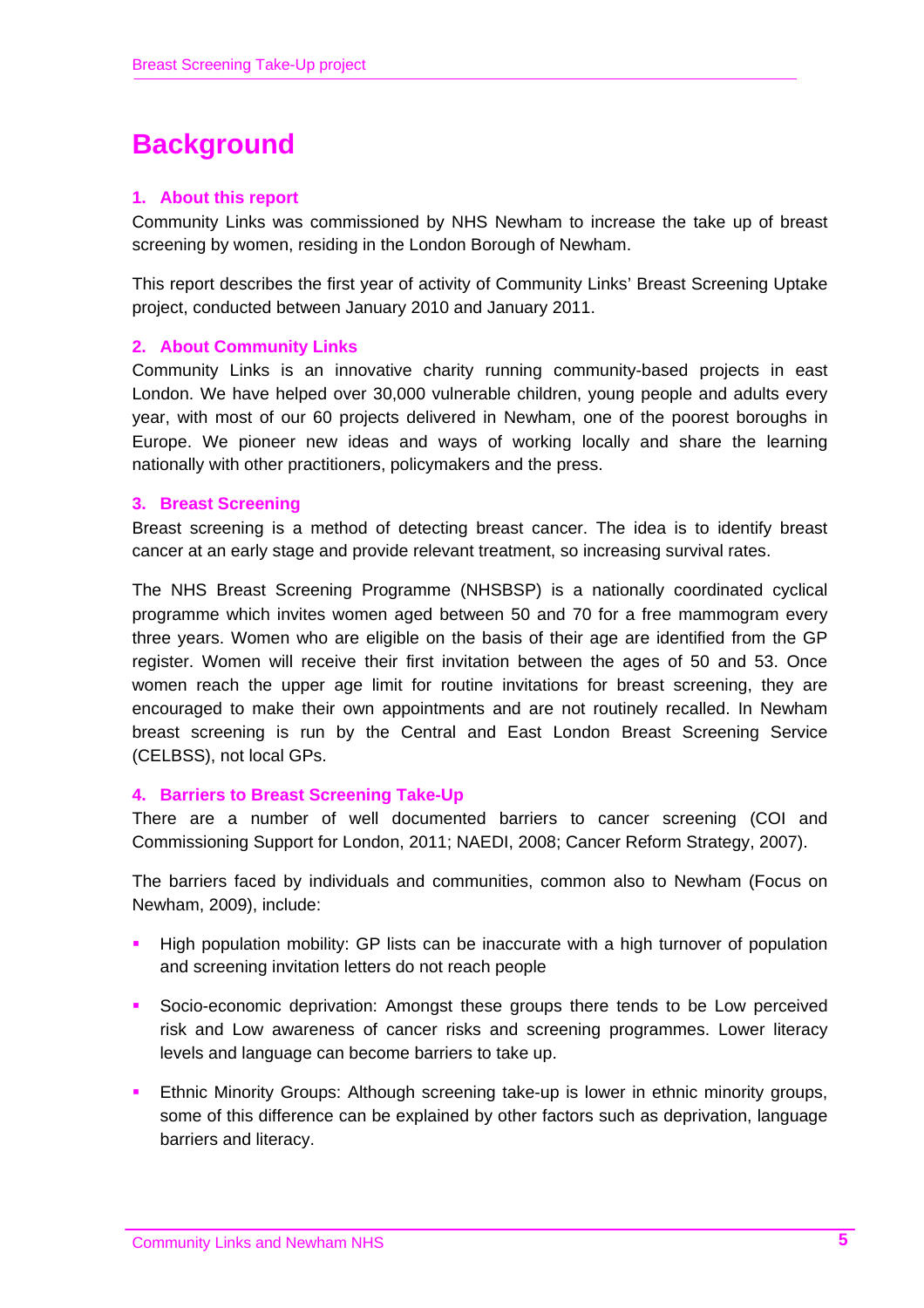There are also a number of systemic barriers with the NHS, common across the UK, these include:

- Out of date or inaccurate GP lists. Eligible population figures are inflated, rendering take-up figures inaccurate; High population mobility causes lists to become outdated, and new residents may not register with a GPs when they move to a new area
- Lack of GP and primary healthcare teams involvement
- Lack of financial incentives and interest
- **Attitudes and knowledge of staff to screening**
- Lack of resources and administration
- **Poor screening experience by patients**
- The importance of the screening site location and transport links

The more that can be understood about the barriers to screening take-up, the more strategies can be developed to target specific groups who are not taking-up screening. For example, by raising awareness of the signs and symptoms of early cancer and encouraging people to seek help sooner, this in turn would lead to earlier diagnosis and a corresponding reduction in mortality.

This project sought to find ways to overcome some of these barriers and increase the takeup in Newham.

#### **5. Coverage and Take-Up in Newham – some statistics**

- Breast cancer is now the most common cancer in the UK.
- The lifetime risk of being diagnosed with breast cancer is one in eight for women in the UK.
- In 2008 in the UK almost 47,700 women were diagnosed with breast cancer, that's around 130 women a day.
- Eight in ten breast cancers are diagnosed in women aged 50 and over.
- In the UK in 2007/2008 the NHS breast screening programmes detected more than 16,000 cases of breast cancer.
- Estimates suggest that the screening programme saves around a thousand lives each year in England alone.
- In Britain breast cancer is now the second most common cause of death from cancer in women after lung.

*Source: Cancer Research UK, 2011* 

Newham has higher rates of mortality from Cancer than the rest of London (122.7 rate per 100,000 for Newham, and 112 rate per 100,000 for London (DH, 2005-2007)).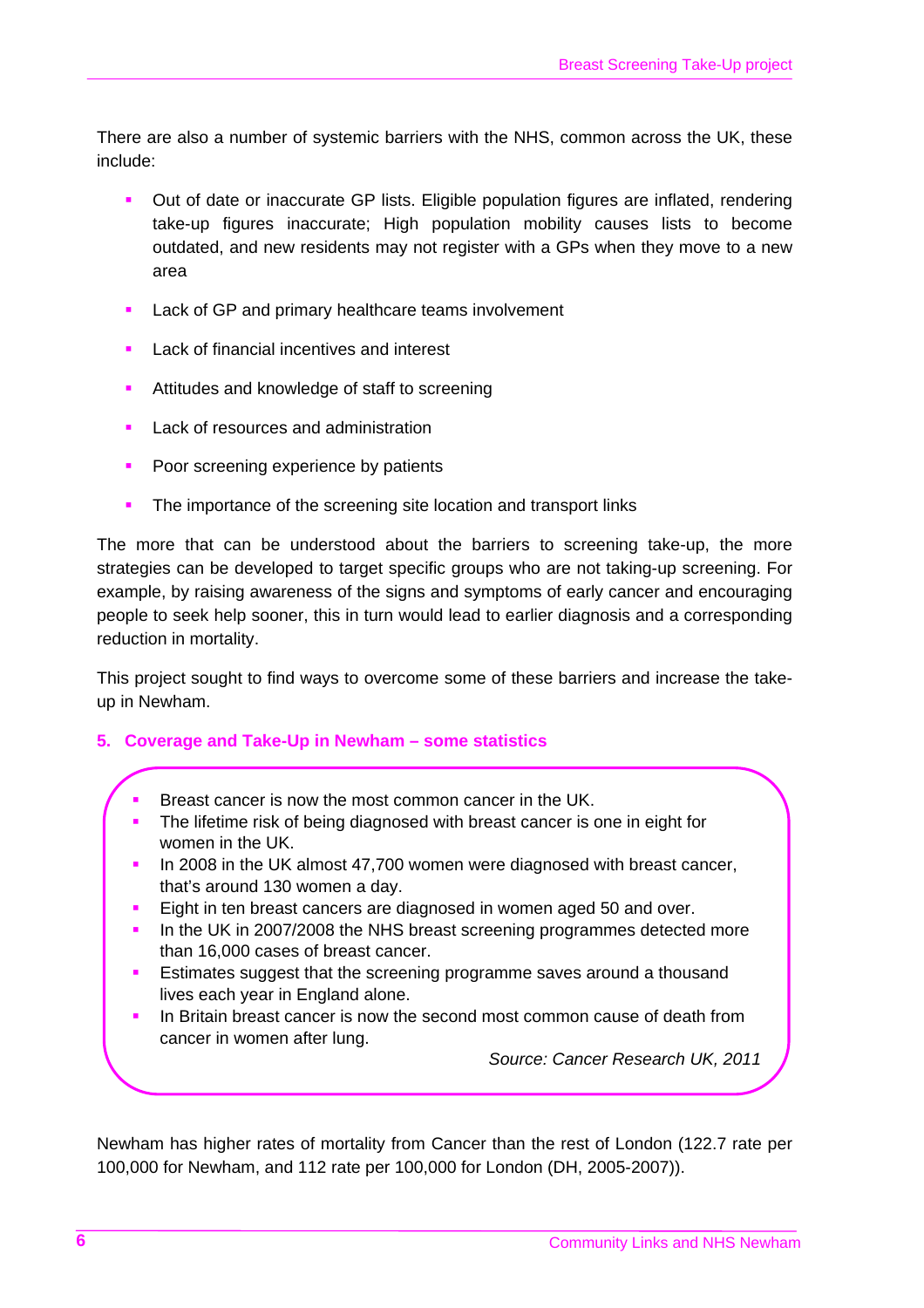Actually our mortality rates are higher or average for most cancers but we do have poorer survival from most cancers. Late diagnosis of cancer leads to poorer prognosis, poorer survival rates and increased mortality (Interim report, NAEDI, 2010).

The barriers to presenting include lack of knowledge on how to check, lack of knowledge and confidence to self examine, fear of diagnosis, not feeling at risk.

Uptake of breast screening for each screening round has hovered around 50% (NHS Newham, 2010). For 2009-10, uptake in England was 73% while the average for London was 61.5% and Newham 56% (an improvement from the previous year of 50%).

Coverage for breast screening (which includes women who attend screening through invitation and those who self-refer) is the measure used by the Department of Health to set targets for Primary Care Trusts (PCT). For 2009-10, England's coverage was 76.9%, London 67% and Newham 61.2% (an increase of almost 6% from the previous year). The minimum government target for breast screening is 70%.

The number of eligible women aged 50-70 years in Newham is about 23,000. The eligible women were invited in two screening rounds of 10,000 and 13,000 women to a mobile screening unit. The Community Links project described in this report took place during the 'Stratford Round' which invited about 13,000 women, from 38 GP practices, to the mobile screening unit parked at Morrison's supermarket in Stratford for ten months, and then briefly at East Ham Town Hall in January 2011. These practices were located in the following post codes: E6, E7, E12, E13 and E15.

#### **6. The Breast Screening Invitation Process**

(Summary of A guide to Breast Screening Services for Primary Care Staff, August 2010)]

The NHS Breast Screening Programme (NHS BSP) is a national programme which is commissioned locally to meet the needs of the local population.

Newham is part of a consortium of six PCTs which commission the Central and East London Breast Screening Service (CELBSS) to provide services that meet national quality standards and the needs of local women. Women aged 50-70 must be invited every three years for breast screening; and the invitation process works as follows:

- a) CELBSS informs the relevant Primary Care Trust (PCT) of practices to be screened with estimates of screening numbers and dates.
- b) The PCT Breast Screening Manager then meets with each GP Practice Team two months prior to their patients being screened to engage them in the screening process, and discuss the benefits of using the calling service.
- c) Amendment forms are sent to GPs due to be invited by CELBSS asking them to return the names of any women ineligible for screening within a fortnight. This step is done approximately six to eight weeks prior to screening. Any ineligible women are removed from the list; and the revised list is transferred to CELBSS who sends the letters of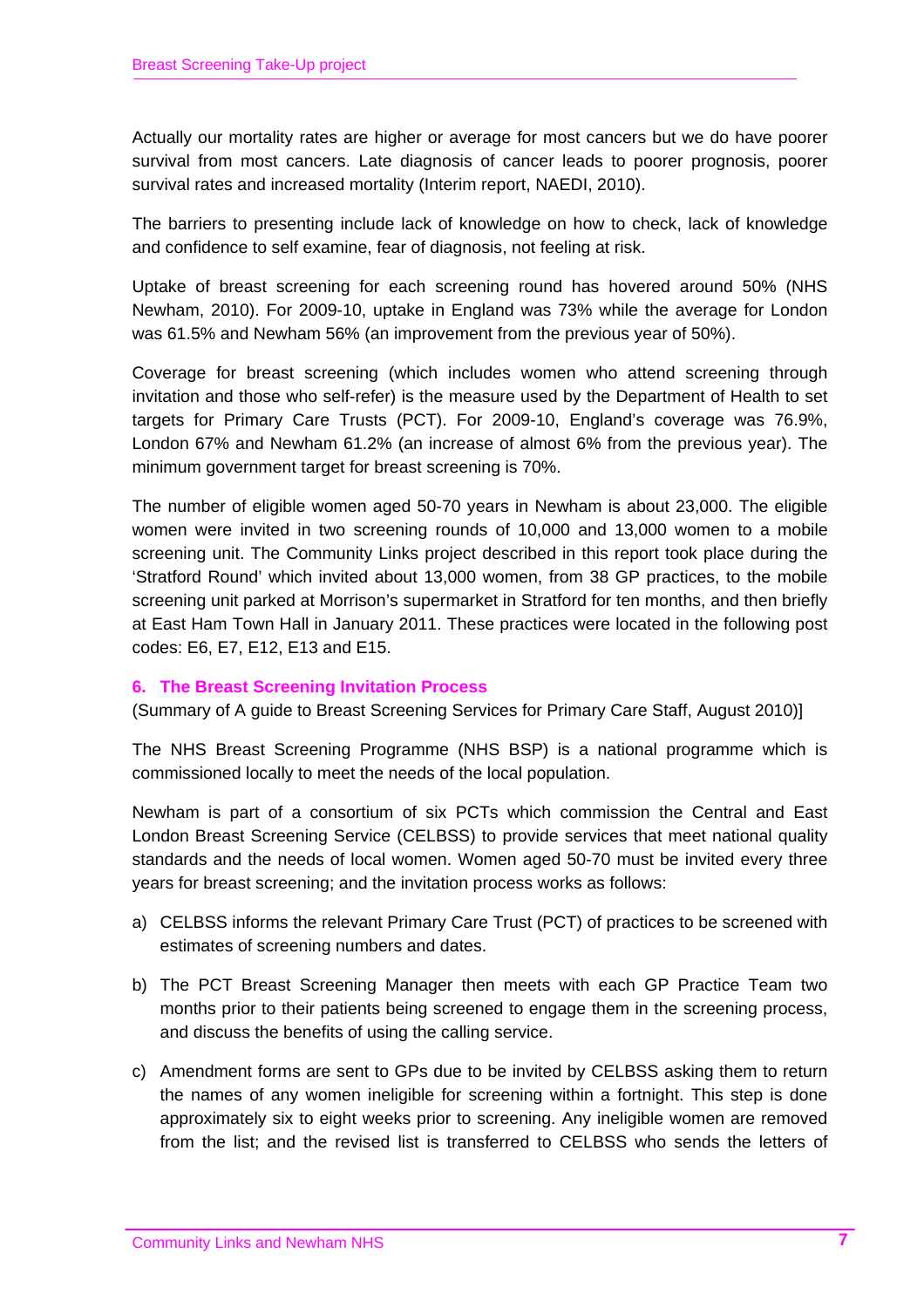invitation with a date, time and location for screening to women two to three weeks prior to the appointment date.

- d) In the letters of invitation women are offered the option to change their appointments by contacting the unit via telephone and e-mail.
- e) Invited women then attend a breast screening appointment. Mondays through Fridays, at mobiles or static units.
- f) Women not attending a screening appointment are sent a letter asking them to call the breast screening unit directly to re-arrange their appointment or are offered a secondtimed appointment.
- g) Women are notified of their results within two weeks; if the results are normal, she will be re-invited in three years. If the results are unclear or positive for cancer, she will be recalled for further assessment at Bart's Hospital.

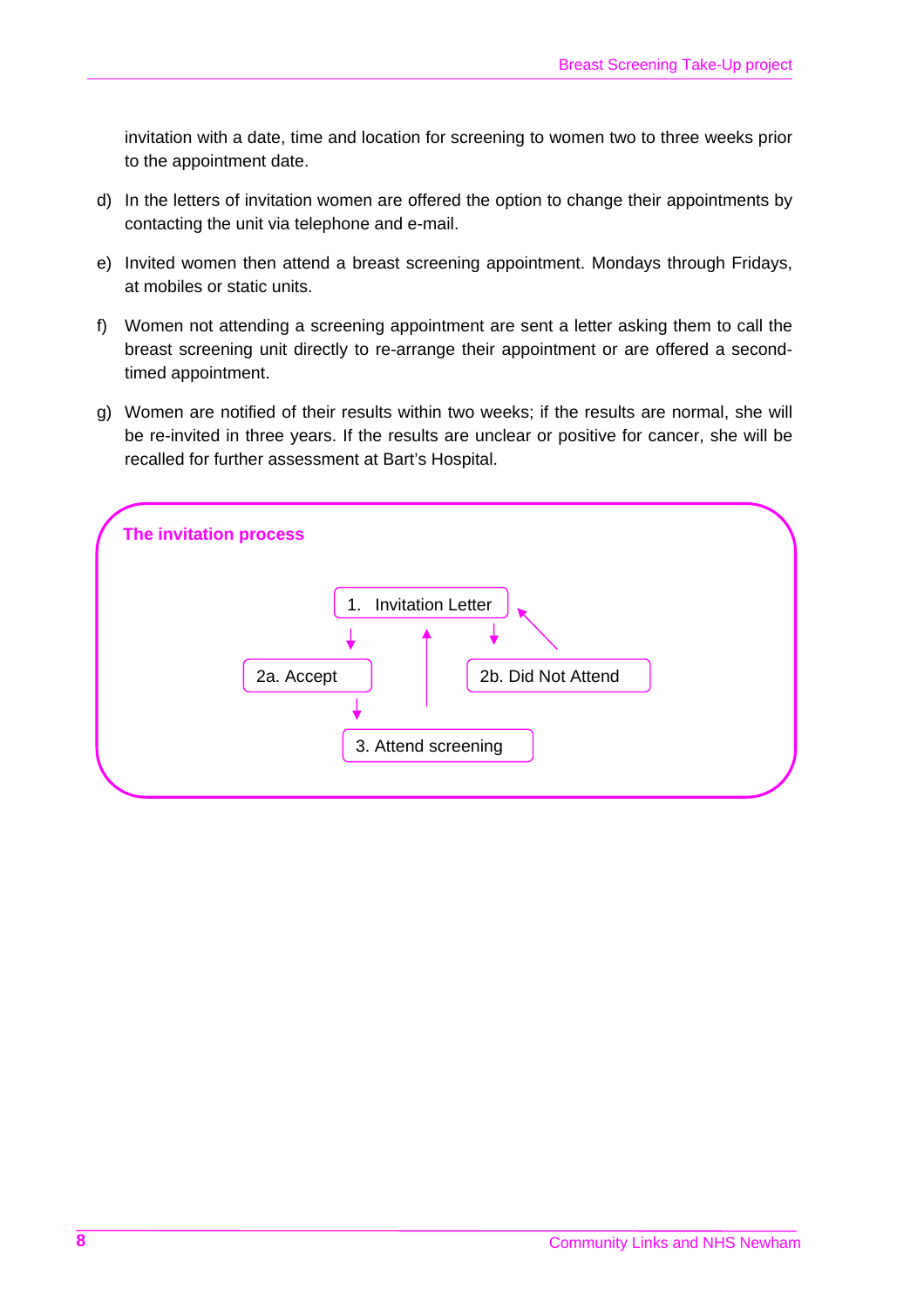#### **7. Community Links' Breast Screening Take-Up Project**

At the time this work was commissioned breast screening take-up had become a priority for our local PCT and NHS London – take-up needed to improve across the capital, and more effective programmes needed to be established. The idea for this project of offering support to women to overcome their barriers to attend screening initially came from Tower Hamlets. However this project differed slightly as this project was the sole new intervention in the borough. NHS Newham did not combine it with other awareness raising activities e.g. a media campaign, new leaflets and brochures, as they wanted to test the veracity of the approach, and apply sole-attribution to the results of the project in relation to an increase or decrease in breast screening take-up.

#### **Objective**

To increase breast screening take-up rates in the London Borough of Newham by 10%. (This 10% target was set by Community Links. However NHS Newham had a lower initial target of 3%, which they subsequently revised mid-year up to 6%).

#### **Aims**

- Remind women by phone of their upcoming breast screening appointments (First Timers)
- Remind women to reorganise their missed appointment (Did Not Attend)
- Confirm receipt of their invitation letter from NHS Newham
- **Answer basic questions about breast screening and the appointment system**
- **Support women in their decision to attend screening through information on the benefits** and risks of breast screening.

#### **Targets**

The project had a target of calling 10,600 women during a ten month period to remind them of their breast screening appointments.

#### **Timing**

Local women were called between  $18<sup>th</sup>$  January 2010 and  $24<sup>th</sup>$  January 2011.

#### **Community Links project team**

To do this Community Links recruited a team of six local women, known as 'callers'. They spoke a combination of languages from the local community because in Newham over 100 languages are spoken. The callers had knowledge of the area, as well as a good understanding of the socio-cultural nuances of the communities to which the women being invited to a screening belonged.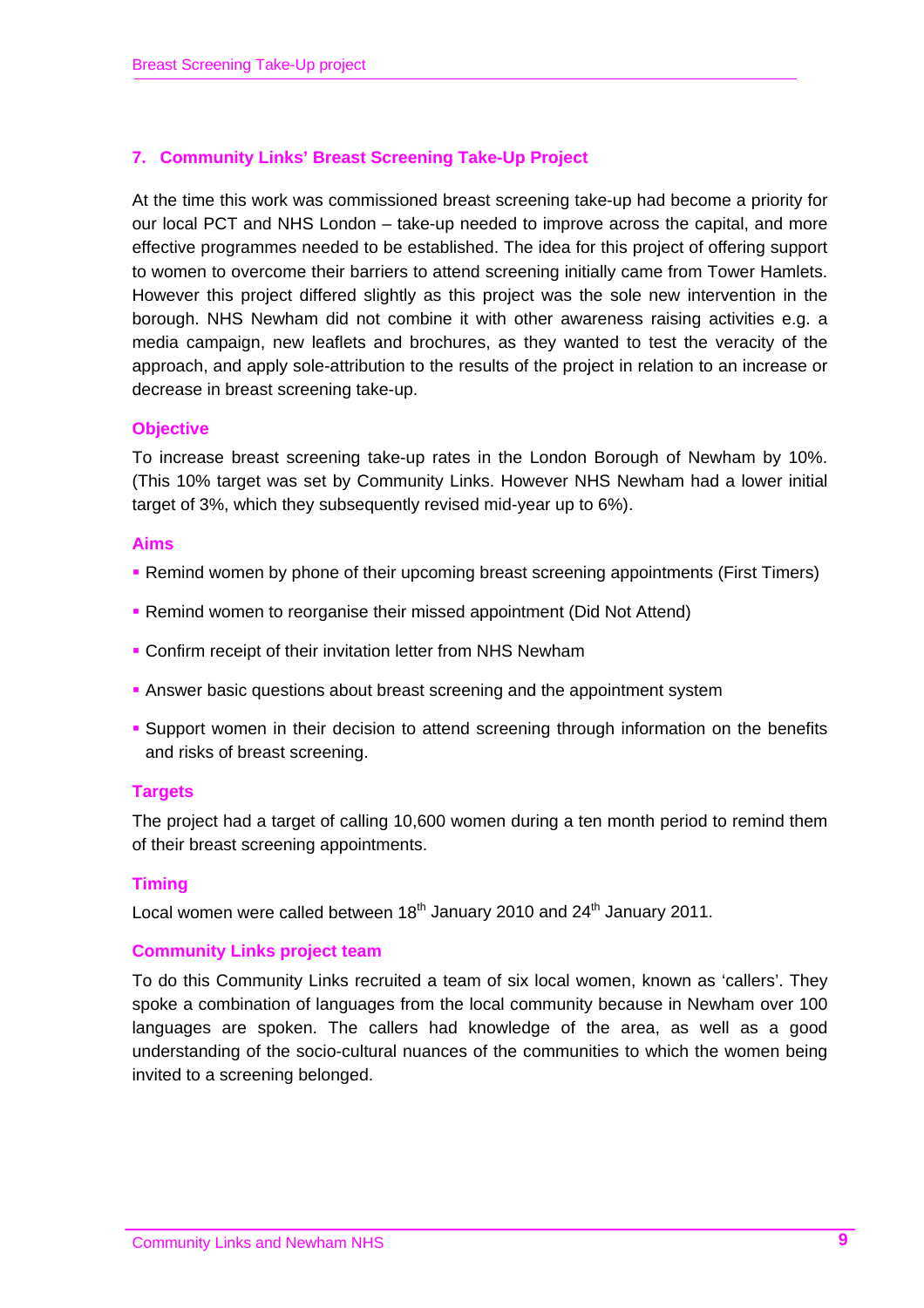The team was coordinated by a dedicated member of staff from Community Links. This person managed the project by:

- **Establishing a plan, monitoring and reporting processes**
- Managing the budget
- **Recruiting and training the caller team**
- Managing the team rotas, salaries and expenses, CRB checks, personnel issues
- **Brokering and maintaining the relationships with the GP practices**
- Acting as the first point of contact with the NHS Health Improvement Manager, the GP Practice Managers and the team of callers.
- **Ensuring quality control**
- Overseeing the data inputting and analysis of the phone call data, and producing reports.

NHS Newham and Community Links ran an initial three hour training programme for the team of callers which covered information on breast cancer, how breast screening works and the pathway of care, the benefits and risks of screening, informed consent, and information governance. Two flow charts were produced to guide callers through the different categories of women. This was followed up by a second refresher session which focused on peer-to-peer learning at how the service could be improved.

The success of the project was in part due to the collaborative partnership approach that the Project Co-ordinator from Community Links and the Health Improvement Manger from NHS Newham took. They had a strong working relationship and similar (hard) work ethic.

#### **8. The Project Process**

Community Links together with NHS Newham developed the following process to deliver the project:

- a) The Newham Health Improvement Manager (NHIM) discusses the calling project with GP practices and obtains their 'buy-in' to the calling initiative.
- b) The NHIM obtains the electronic list of women to be screened from CELBSS (via nhs.net), which is located at St Bartholomew's Hospital.
- c) This Manager sent a copy of the first timers, never screened and did not attend list to all the GP practice Managers with a brief explanation of how the calling project will work.
- d) At the same time, the Manager communicated with the Project Coordinator at Community Links about the number of women invited from each participant GP practice and the dates of the screening.
- e) Once this information was in the hands of the Project Coordinator, she made telephone contact with the GP Practice Managers to coordinate when the callers should visit the GP practice to make the phone calls from there. There were data protection issues which prohibited making the calls from a central location such as PCT premises.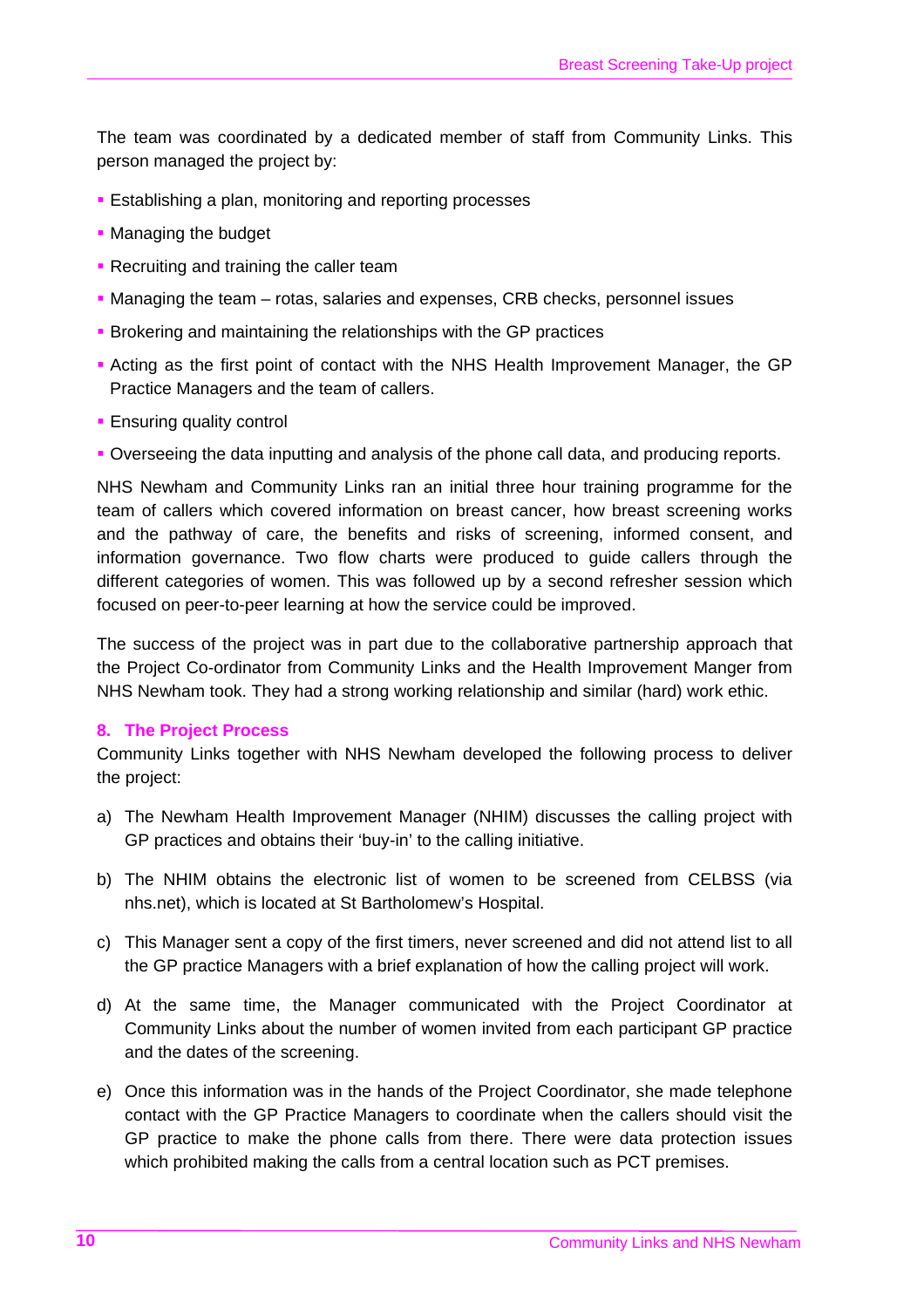- f) The Practice Manager downloads the list of women invited onto a spread-sheet for the callers to use.
- g) The weekly scheduling of the callers' time was completed based on GP practice's suggested dates and times. The callers' time, when they can go the relevant GP practice, had to be flexible, due to fitting in the calling at a convenient time for the GP practice. Calls could not be made more than five days before the appointment date.
- h) The callers signed confidentiality agreements with each GP Practice and also wore ID badges supplied by the PCT.
- i) The callers were assigned a desk, a computer where the list of women invited are stored, and a telephone to conduct the phone calls.
- j) Before the callers start, they agree with the managers whether or not it would be acceptable to leave phone messages for the women who couldn't be reached. The callers followed the managers' preference, mainly to do with reasons of costs and administration of being able to respond to the call backs to the GP practice.
- k) The list (database) was saved in an excel spreadsheet at the practice computer. The callers added four columns to record the day and time of the phone calls, and any comment the researches deemed necessary to include, and the name of the caller (for quality assurance).
- l) The outcome of the call was chosen from a drop down menu, which was added to the database.
- m) After each phone call session, the Project Coordinator contacted the callers to monitor progress, and follow up with the GP Practice Manager if necessary.
- n) Quality assurance was practiced by all callers. The callers went to the GP practice offices one at a time. The first researcher of the day handed over the task to the subsequent researcher making a brief description of her work and showing the recording of the information in the database. Any inconsistency was checked, noted and resolved.
- o) Depending on the number of women still to come, the Project Coordinator agreed with the Practice Manager the times and dates to return and finish the calls.
- p) Once all the calls have been made from that specific GP practice, the GP Practice Manager e-mailed the database to the Newham Health Improvement Manager using nhs.net (a secure network) used for patient level data.
- q) The Project Coordinator did not have direct access to the list with the updated information entered by the callers, due to data protection.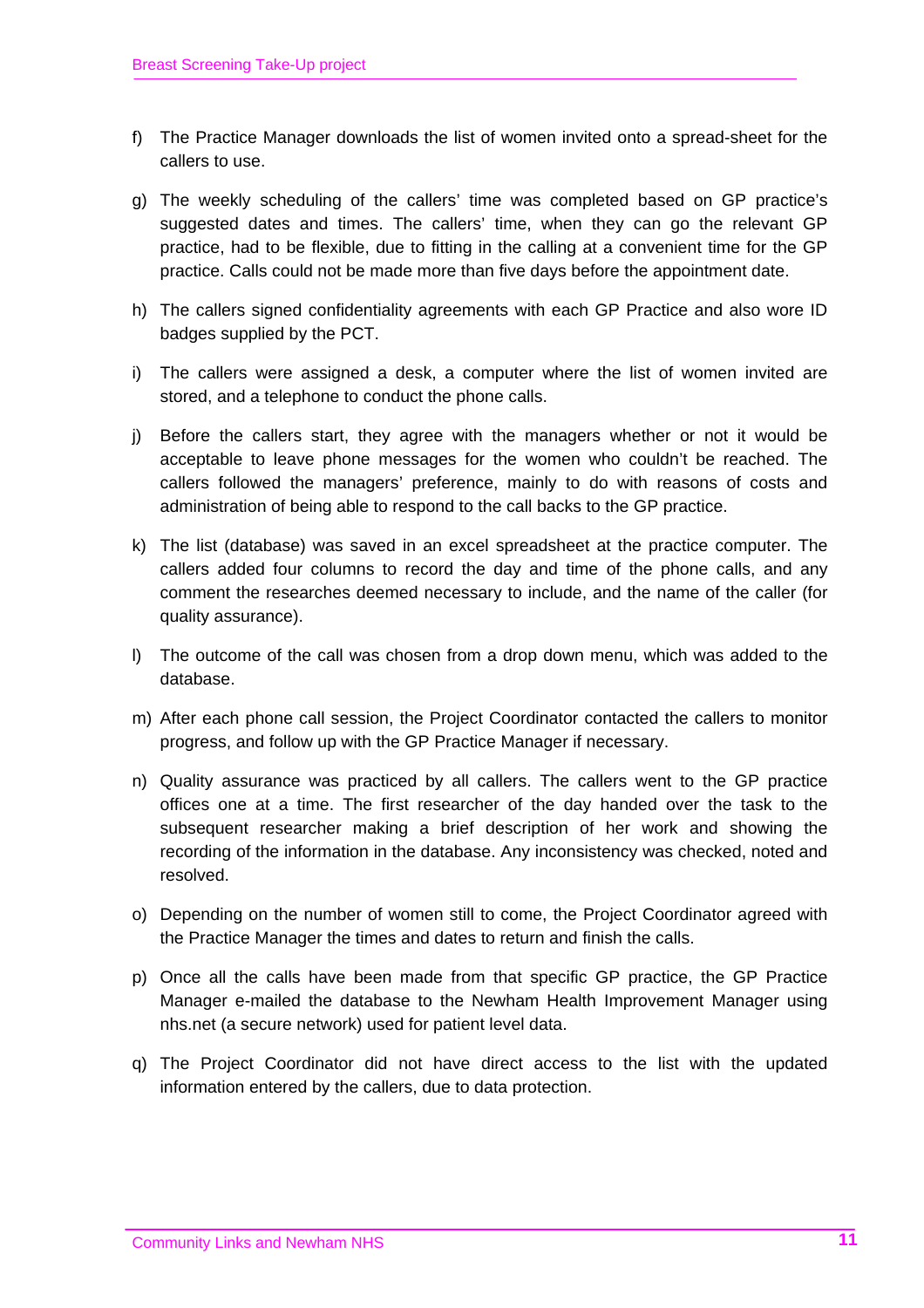- r) The Project Coordinator went to the offices of the Newham Health Improvement Manager to gain access to the database to monitor the consistency of the information input by the callers.
- s) The Project Coordinator contacted callers to get feedback about how things went with the calls and the GP practice; and to ask how things could be improved for the next session.
- t) The callers moved onto the next GP practice, and the process started again.

#### **9. The Project Results**

Breast screening uptake for the 'Stratford round' has risen by 15% compared to the last round when these women were screened in 2007. Uptake increased from 50% in 2007 to 66% in March 2011.

Graph 1 shows the change across 38 GP practices for which uptake data has been received. Community Links worked with 31 of these GP practices. The remaining five practices elected to make their own reminder calls.



**Comparison of uptake at 38 GP practices in the "Stratford Round" 2007 and 2010-11**

The numbers represent different GP practices in the screening round and each number represents the same practice for uptake and coverage data.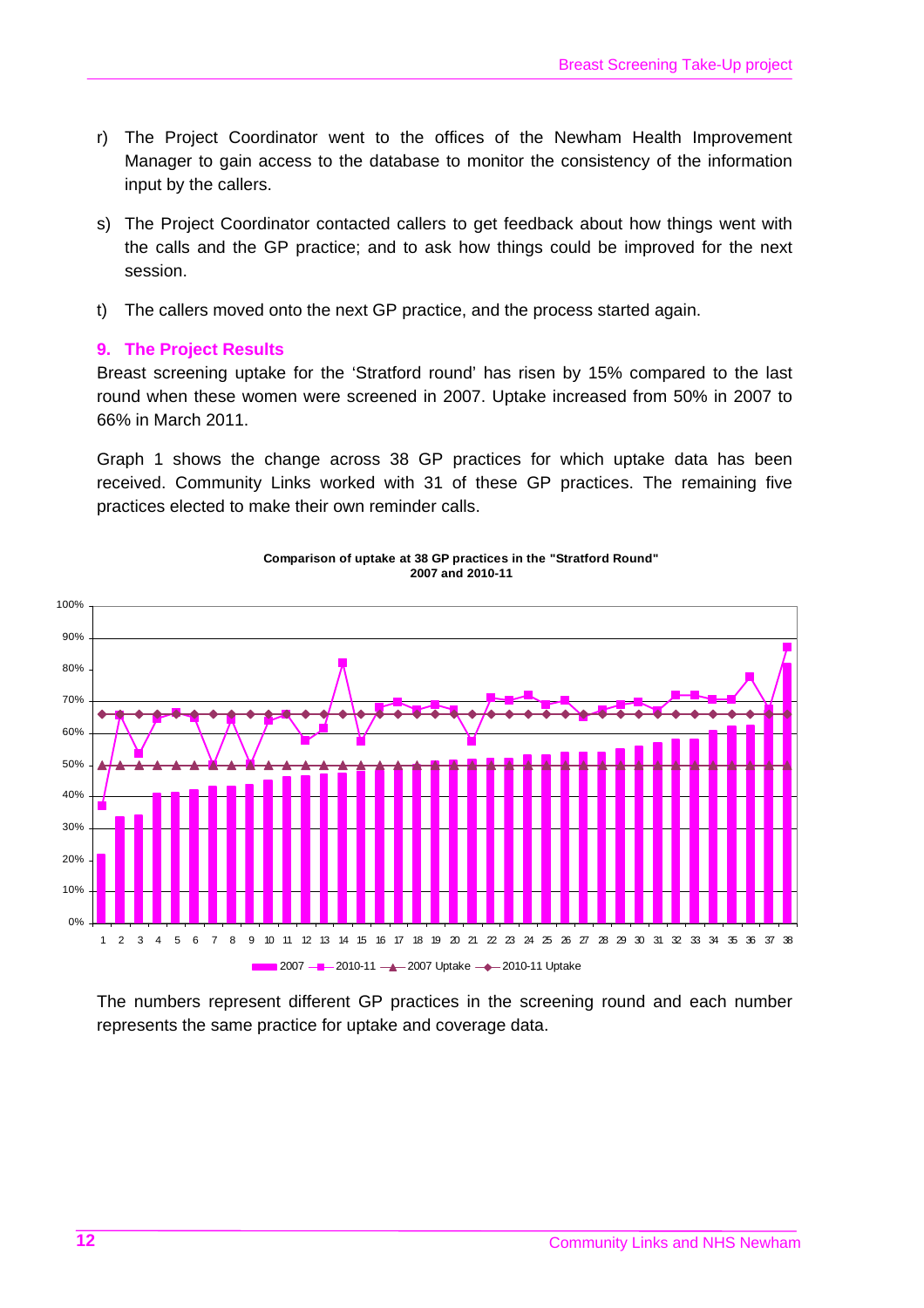Graph 2 shows that breast screening coverage across the whole of Newham has risen by 8.6%, from 58.5% in January 2010 to 67.1% in March 2011.



#### **Project Targets**

Overall, this project's targets were amply achieved. The team called 93.7% of the women invited to attend the breast screening unit. The team surpassed the target number of calls made to the women invited by 33.8%.

| <b>Categories</b><br>(see Appendix for<br>glossary of terms) | Women to be<br>called $1$<br>(target) | <b>Women</b><br>called | % difference |
|--------------------------------------------------------------|---------------------------------------|------------------------|--------------|
| <b>First timers</b>                                          | 5,800                                 | 4,411                  | $-14%$       |
| Did not attend appointment                                   | 3,500                                 | 4409                   | $+25%$       |
| Recall                                                       | 1,300                                 | 5366                   | $+312%$      |
| <b>Total</b>                                                 | 10,600                                | 14,186                 | $+33%$       |

#### **Average calls made per category of women**

Community Links calculated that the team of callers would make between 10-15 calls per hour per caller. This target was reached. In total, the team made 23,095 phone calls and spent 1,636 hours to complete them. The callers made an average 14 calls per hour worked.

A record of the number of women that were spoken with per hour was not kept. However, anecdotal evidence provided by the callers indicated that, in general, when women were reached by phone, the calls lasted between five and ten minutes each. However, these calls tended to last longer when the callers spoke the same language as the women contacted.

<sup>1</sup> The target number of women called to attend the breast screening is found in the contract and project proposal between Community Links and NHS Newham.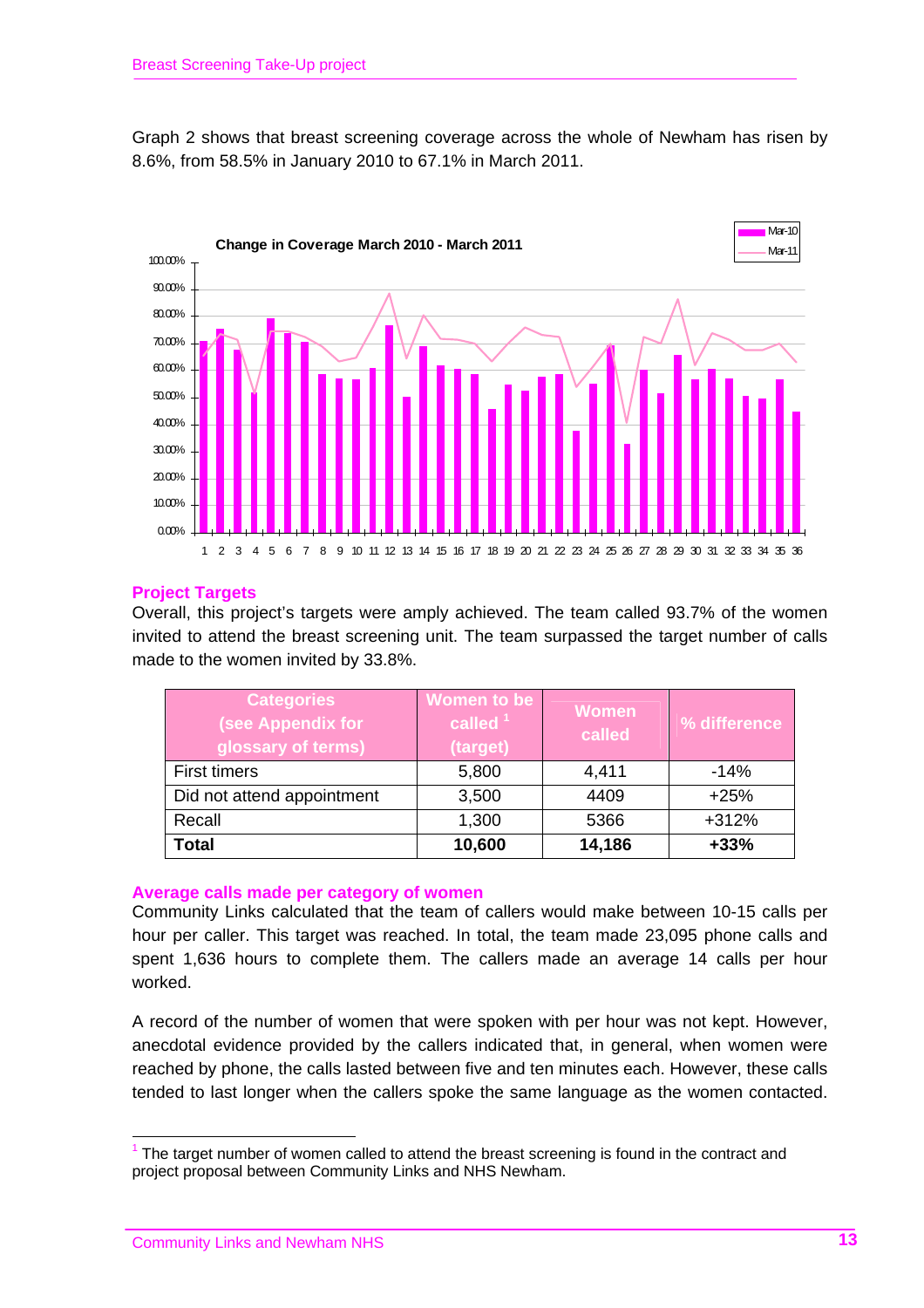According to the callers, these women would be likely to ask questions relating to the impending appointment. The callers, based on the training they received, did answer their queries when these could be answered by them, if not they told them to direct them to their GPs.

On average, the callers made 1.6 phone calls per woman invited to the breast screening. The total calls were 23,095 total calls made over a twelve month period and 14,186 women called). The women who had had a previous breast screening and were called for a second time had a slightly higher average of phone calls per woman (1.7). However, this is not significant.

#### **Proportion of women called and spoken to**

The callers got through and talked to 60% of the women called (six out of ten women called). Again, the proportion of women reached is differentiated by category: 60% of first timers, 82% of women who had had a breast screening before; and 52% of the women who did not attend their breast screening appointment.

Two-thirds of the total phone calls made during the life of the project were first attempt phone calls, a quarter of the total phone calls were second calls and 15% third time phone calls. It should be noted that calls were only made during the opening hours of the GP practices – predominately the daytime. A number of women will therefore have been missed as they would have been out, presumably and for example, at work, studying, or meeting caring responsibilities.

#### **First timers, Never Screened and Recalls: Summary of Results**

Almost 11,000 women were invited in this round. The research team was able to call 91% of the total of women invited. The remaining proportion of women not called was due to lateness in getting the data. Of those called the callers were able to reach 64%. However, this figure is not uniform throughout the participant surgeries, this is pretty uneven. (See Graph 3 below which shows in summary: Women called to be reminded of initial invitation and those reached



n=10724

In terms of relative figures, the patients not reached by post code are between 35-39%. The practices, only two, located in E13 do show a high proportion of women not reached.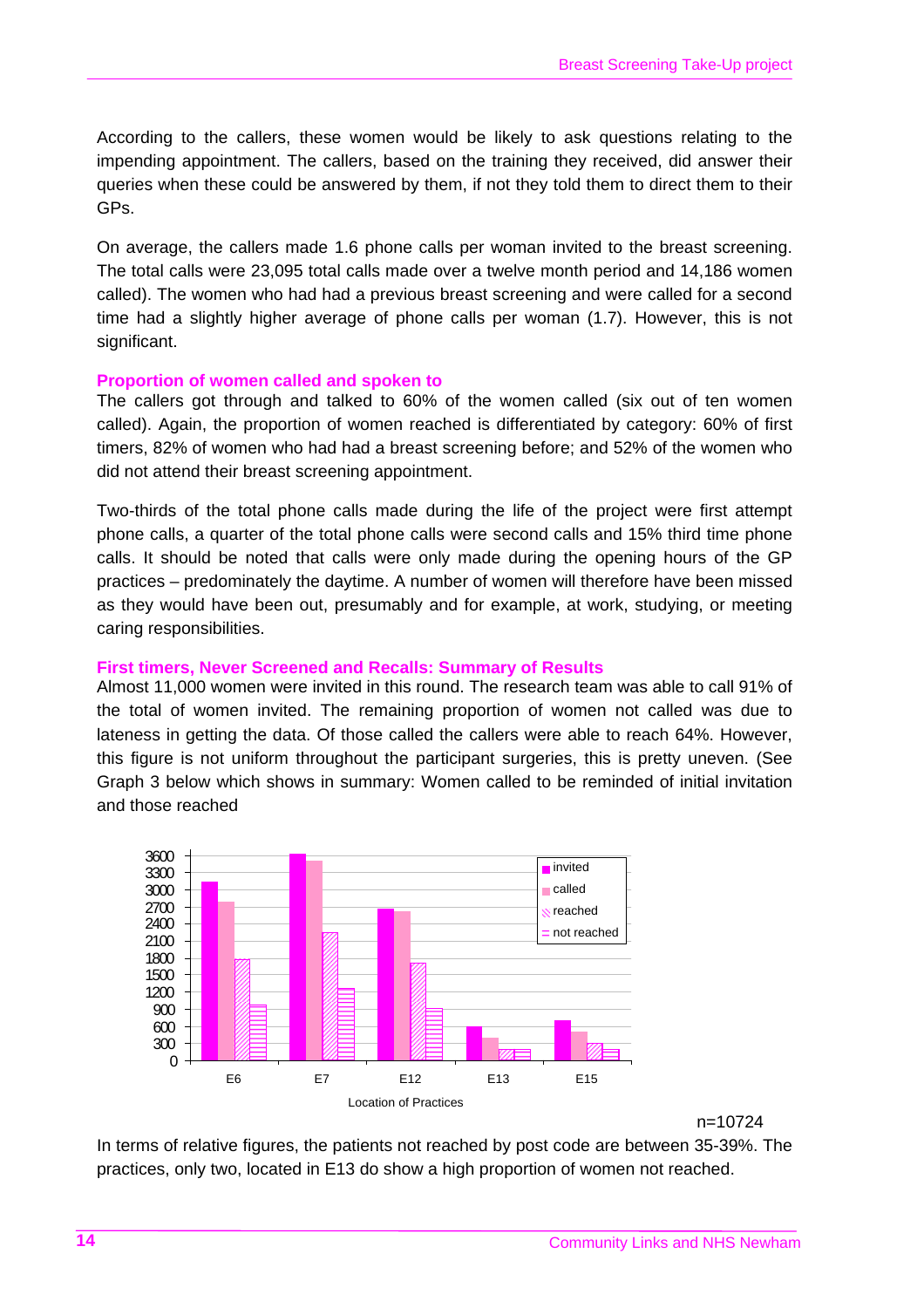The callers were able to reach the great majority of patients (first time, never screened and recalls). Of these, approximately three-quarters said they would be attending the scheduled appointments. (Data on the proportion of those not attending is not yet available)



#### **Not attending scheduled appointments: Reasons given**

For the categories first timers and recall, 72% of the women reached by the callers said they will attend their scheduled appointments. The women contacted give four main reasons for not attending their scheduled appointment, see below:



#### **First timers reached and reasons to miss scheduled appointment**

n=1550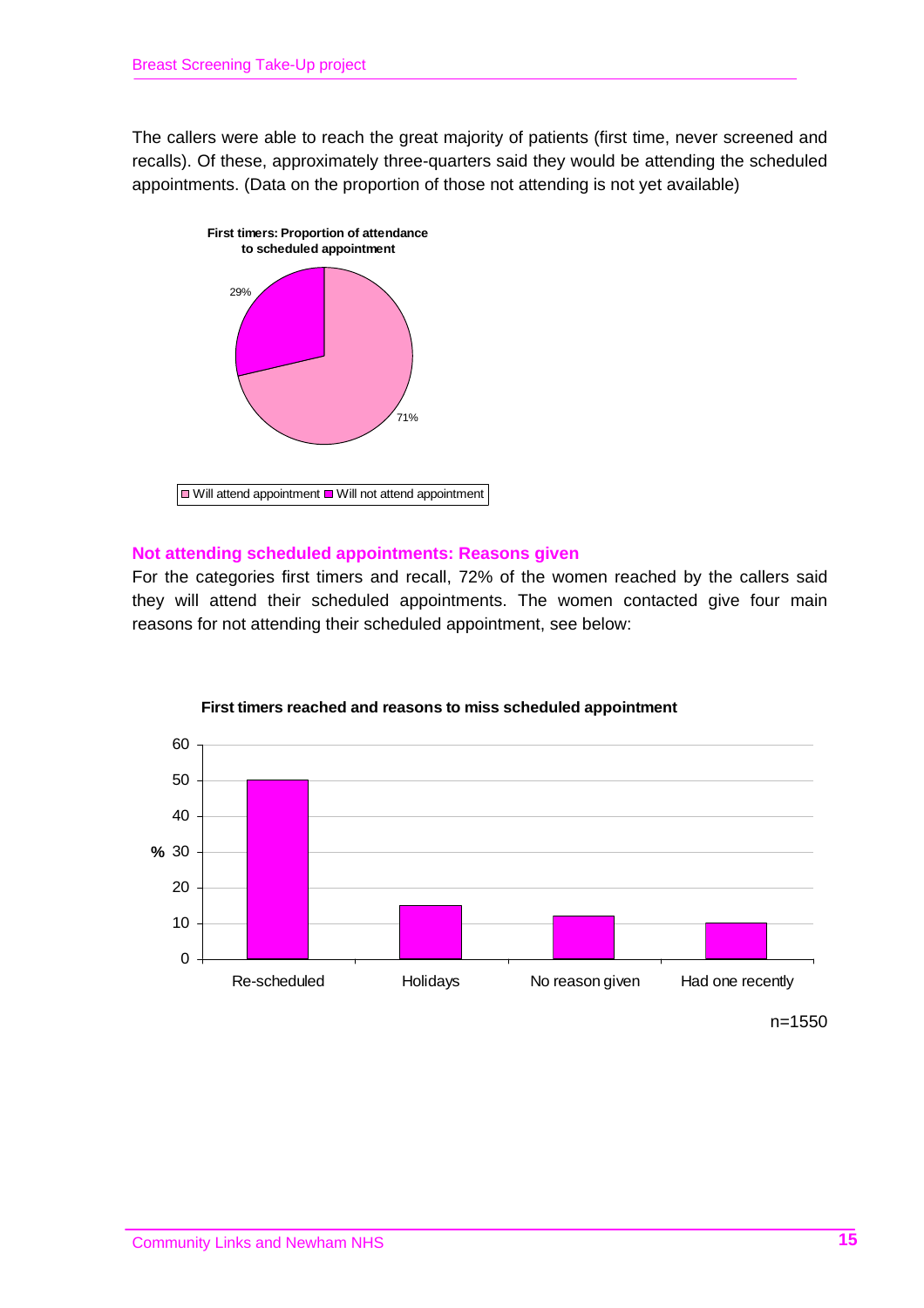Over a third of the first timers could not be reached. Those not reached after three attempts make the overwhelming majority (56%). In 32% of these cases the callers were able to leave phone messages. However, we have no way of determining whether leaving messages contributed to a woman called become woman screened. (See Graph 6 below)



#### **Did Not Attend (DNA)**

DNA women are those who have not attended the initial invitation and neither did they reschedule their appointments. These women are identified using attendance / nonattendance lists provided by CELBSS and comparing them with appointment lists. These women reached expressed a number of reasons for not attending their breast screening scheduled appointment, below is a summary of the main reasons given.



n=4310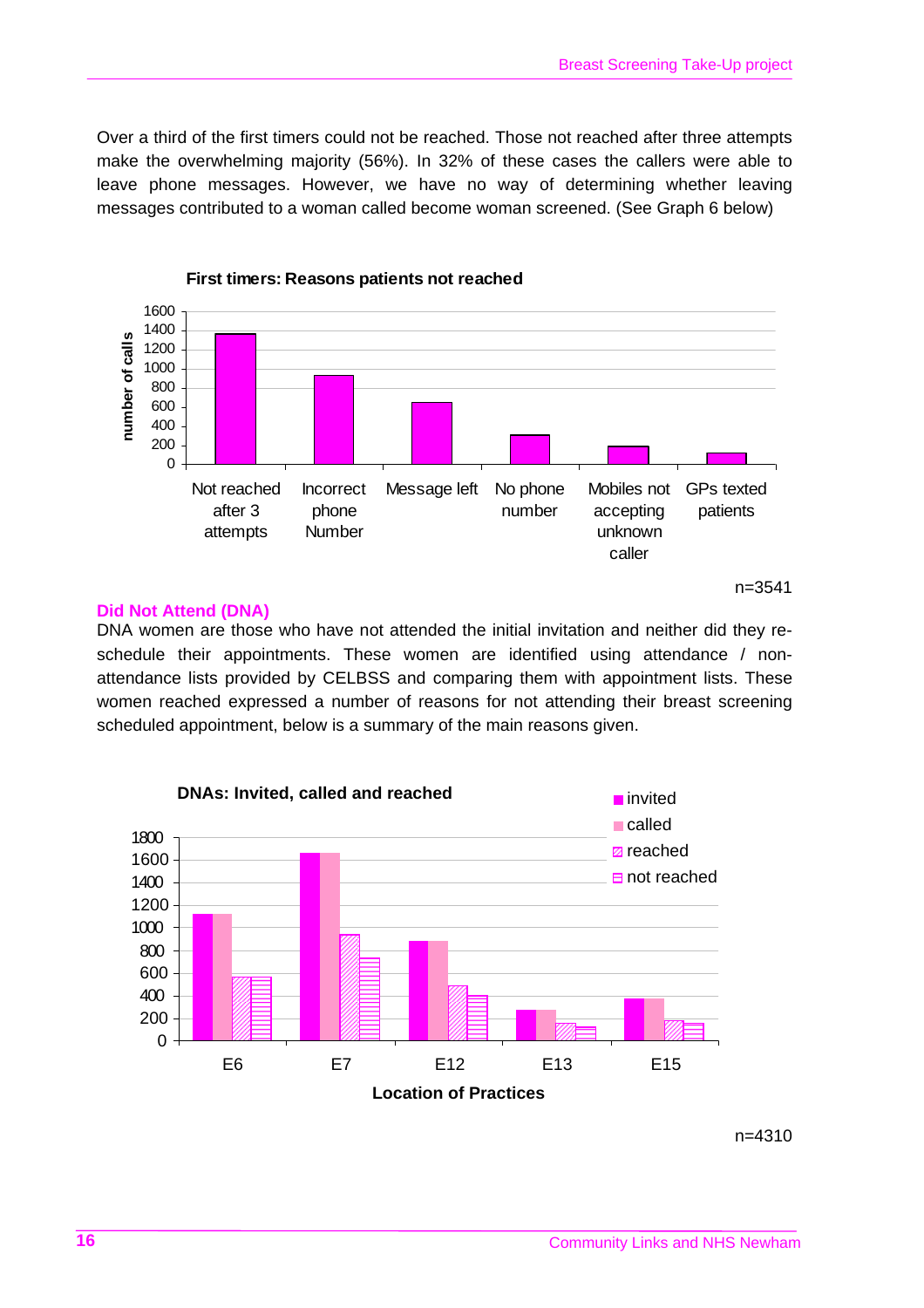Reaching women who did not attend their scheduled appointment was more difficult than contacting women about their initial invitation. On average, between 41-50% of those called were not reached. Those who were reached gave a number of reasons for not attending their appointments. (See below)



**DNAs: Reasons for not attending scheduled appointment**

The great majority of the patients who did not attend their appointments could not be contacted after three attempted phone calls. GPs participating in the round of screening did not have a correct phone number for more than a third of those who did not attend their screening scheduled time.



**DNAs: Reasons patients could not be reached**

n=1960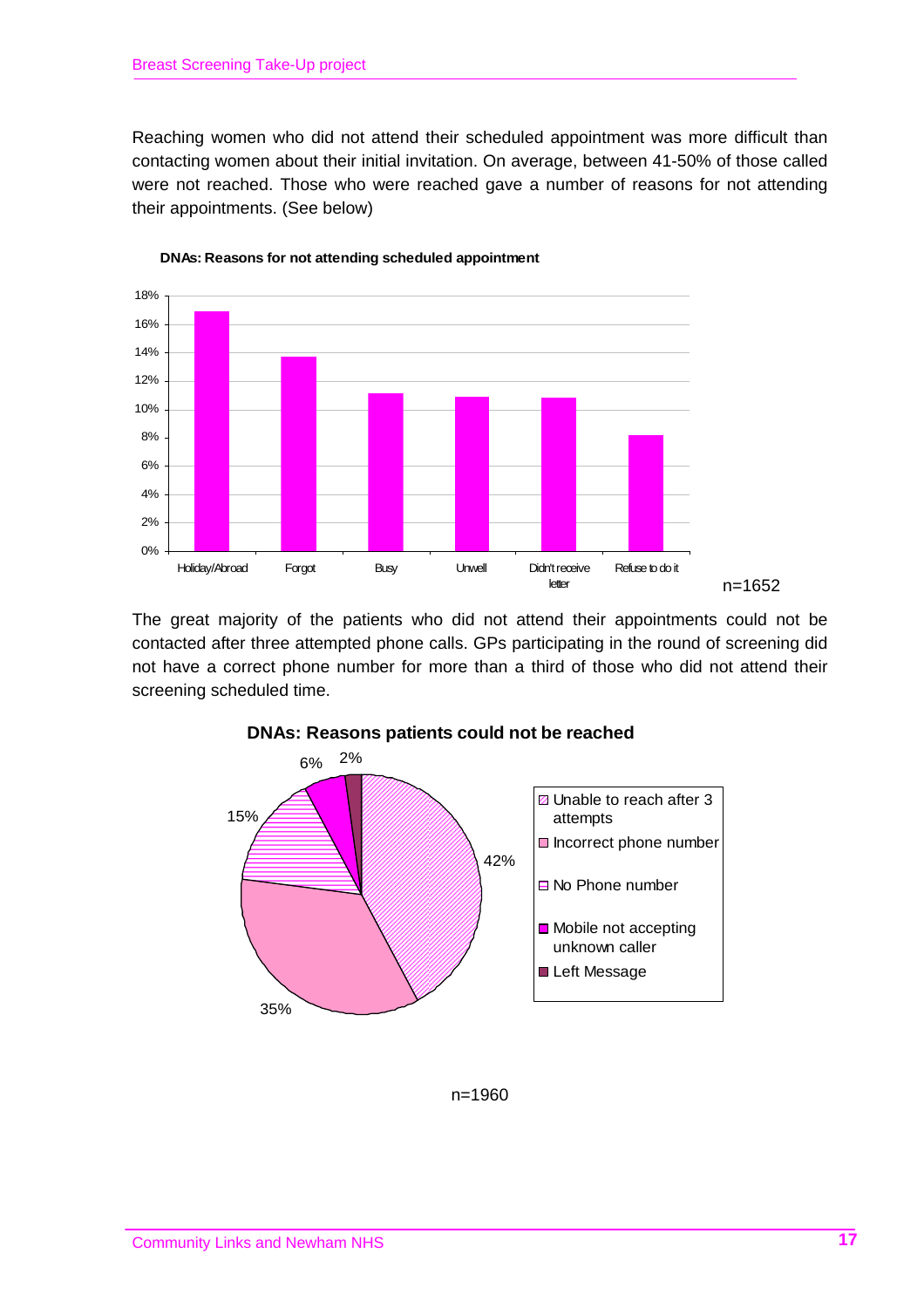#### **10. Additional service improvements**

This project did not happen in isolation. There were a number of additional service improvements that helped to lift the Take-Up. These included:

- An improved round length (36 months)
- Offering second time appointments
- Getting the lists (first time and DNA) from the Breast Screening Unit in a timely manner to be able to cross-refer with GP lists for accuracy.
- Revamped invitation letter and accompanying leaflet for first time appointments
- **Improved communication and better planning between NHS Newham and the Breast** Screening Unit, which has contributed to a better response rate.
- Stronger relationships and improved communication with NHS Newham and local GPs. The Health Improvement Manager briefed the whole GP practice team (not just the practice manager) prior to the calling. This gained endorsement and trust for the project, cooperation by the staff with the Community Links team, and an increased awareness about the importance of screening (sometimes translated into active encouragement by staff to patients to attend a screening).

#### **11. Challenges experienced by the Project**

The team faced a number of challenges to make this project successful. These included:

a) Coordination between the team and GP Practices

It was difficult at times to develop a rota with for the callers with the GP practices. The team did not want to disrupt the normal working of the practice and this left the callers only limited time to make the phone calls and, in some practices, the team members had to complete the three phone calls in one day. However the flexibility of the callers, and acknowledgement of limited resources, helped to build trust and improve working relationships.

#### b) Access to data / quality of data

The databases were not always accessible in the network used by a given GP practice, but on one computer. At times, this computer was not available for use by the callers and had to reschedule resulting in the compression of the times to call women. This probably lowers the likelihood to reach women at different times during the day.

A high number of women's telephone number information records were incomplete or incorrect. With incorrect numbers, the team made phone calls which contributed to an increase in the number of hours spent calling the patients.

Amendments to the invitation list (by GP practices) were not always up-to-date and as a result callers came across women who were already undergoing breast cancer treatment, others had signed a disclaimer to participate in the screening process, and others said they had not received the letter of invitation.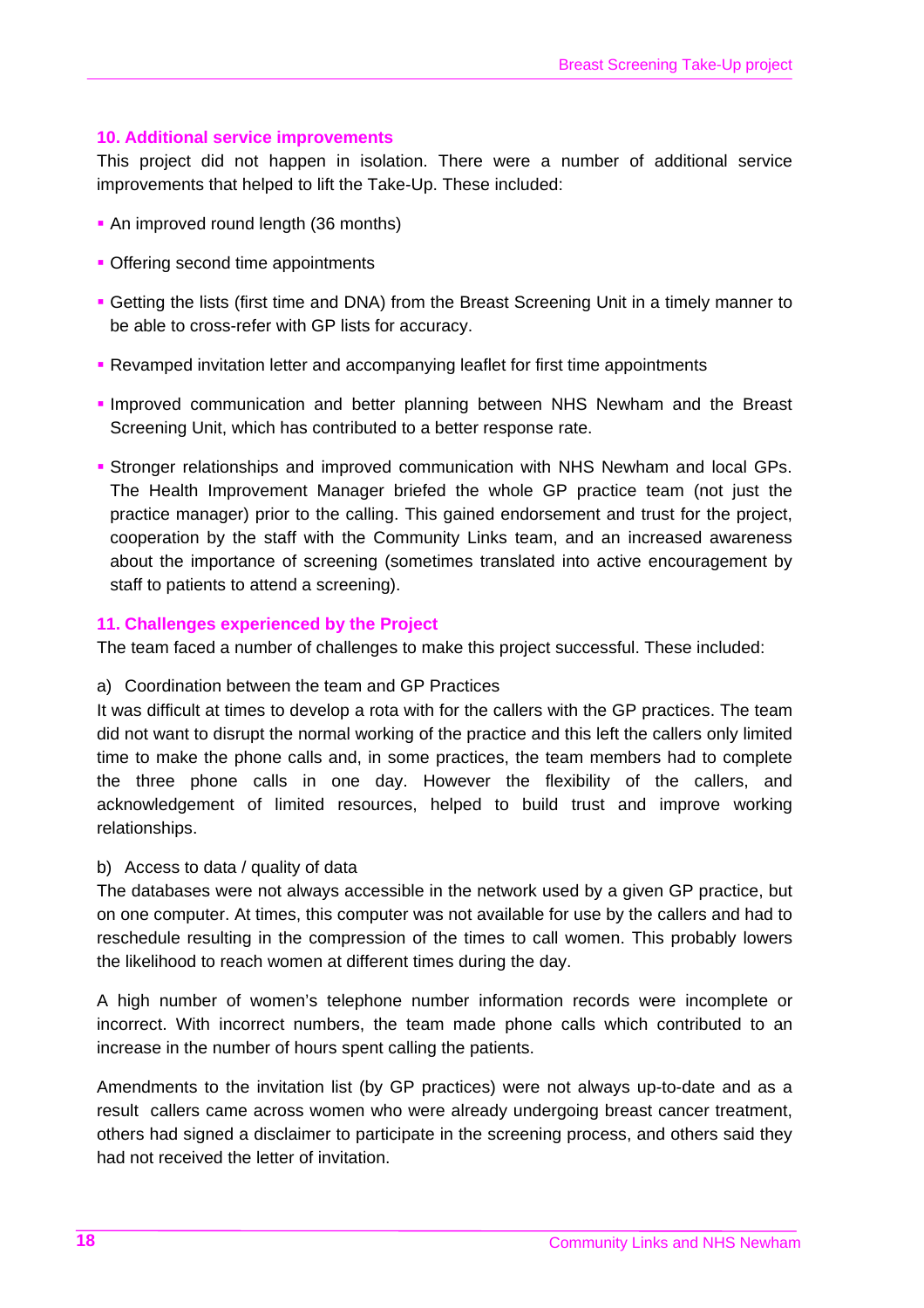A few of the GPs practice did not return the updated spreadsheet with calling data on completion of calling to the PCT in a timely fashion.

The team depended on the provision of the data by CELBBSS, and at times this was received late which, again, limited the options of times to call the women.

In 2011/12 Newham is a national pilot site for Next Due Date (NDD) which is a new way of inviting women when they are due for breast screening. This is an improvement on the current method of invitation which invites women based on the GP practice they are registered with. As a result, women from several GP practices are invited simultaneously. To ensure that women receive their reminder calls in a timely way, the PCT is using a combination of GP practice staff calling their own patients, and Community Links calling from PCT premise as well as GP practices. So far, uptake at the screening mobile at Newham General Hospital has been good.

#### c) Rooms and telephones

A few of the GP practices operate with very little space to spare. The callers could not be 'housed' during the calling period.

In one of the GP practices the callers could only call those who did not attend their scheduled appointment.

At times, the GP practices did not have a telephone available for our callers to use. The callers had to wait until one became available which limited further the time we could spend at a given practice.

Some of the GP practices would not allow us to call mobile phones. Calls to mobile phone are an expense to the practices which they could not recover. Mobile phones are becoming the only means of contact for some people and a restriction on making a call to these could further limit reaching the women invited to the scheduled breast screening appointments.

Despite these challenges, the calling service established good working relationships with practices and overcame these barriers to achieve excellent uptake results. Building on this reputation, Community Links have been re-commissioned to provide the same service for the PCT for the duration of the next screening round. GP practices in the next round are enthusiastic about using the service having seen the improvements.

#### **12. Views on the Project by the GP Practices**

In the preparation of this report three GP practice Managers were contacted and completed a short questionnaire about how the project helped achieved their uptake goals and how the approach could be used with similar cancer screenings programmes (e.g. bowel cancer or cervical cancer).

The Managers said the project was excellent given the level of screening attendance by the women belonging to this practice. All three said they were 'happy' to be part of the project. One of practice Managers said, *"The project was very helpful"* (practice Manager 1). Another one expressed, *"I think this was (an) excellent project, as you can see the outcome. [T]here were many [women] attending their screening [appointment]"* (Practice Manager 2).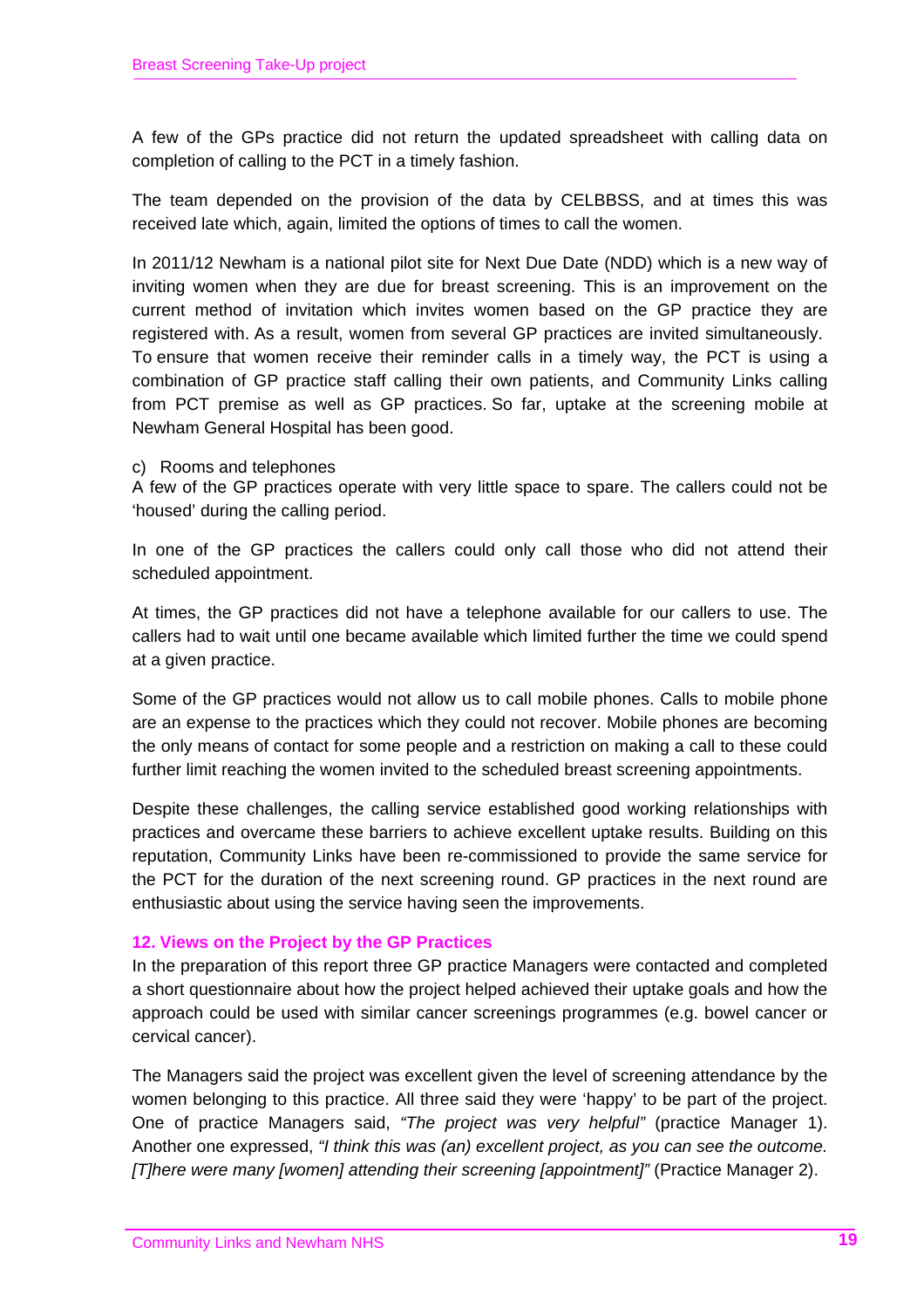When asked about their views on how the telephone calls had contributed to the uptake of the breast screening they said that overall these helped. *"The calling increased numbers of attendance for screening from our practice"* (practice Manager 1). Another practice Manager said that it had helped and the practice contributed by calling the patients as well (Practice Manager 3)

One of the Managers mentioned that some of their patients were appreciative of the call reminding them of their upcoming appointment. *"Yes very positive feedback from patient appreciating the call for reminder"* (Practice Manager 2).

The team also wanted to know what the practice Managers thought about the team of callers, especially around issues of confidentiality given the sensitive nature of the information handled. The Practice Managers considered that the callers did a great job. They did not mention any concern. *"They were alright and [I] was quite happy to accommodate [the team]"* (Practice Manager 3). *"The [young women] did the great job out of it"* (Practice Manager 2). *"We have arranged date according to availability of room and it was not an issue. The [young women] had the skills to be able to perform well*" (Practice Manager 1).

When asked for suggestions on what to improve one of the practice Managers said, *"If we are all proactive, as we did for this one, it can always have great results"* (Practice Manager 3). Another one expressed, *"[s]ame project would be helpful for the next round, but calling them nearer to appointment date would be bit more helpful"* (Practice Manager 1).

One of the respondents suggested having more options of languages spoken by the callers. This practice Manager said, *"Maybe more multilingual for e.g. Bengali, Hindi, Urdu"*  (Practice Manager 2). It is worth pointing out that our callers spoke a combination of Somali, Bengali, Hindi, Urdu, Punjabi, Gujarati, Spanish, French and Albanian. The other respondent said to continue with the proactive approach, the results show that it has paid off.

Regarding the usefulness of using a similar approach in similar health interventions, they said, *"[s]mear attendance can be improved if same service is applied"* (Practice Manager 1). *"Yes. Something like this was done some time ago around cervical screenings and did have good results. Definitely, it will be good to have something like this for other types of cancer"* (Practice Manager 3). *"[Y]es, it could be done for other programmes as well, definitely"* (Practice Manager 2).

#### **13. Conclusion**

NHS Newham commissioned Community Links to increase the attendance of breast screening appointments in the London Borough of Newham. To do this Community Links recruited and trained a team of local women, who could speak a range of community spoken languages, to call 10,600 women in the borough who were due a mammogram at the breast screening unit.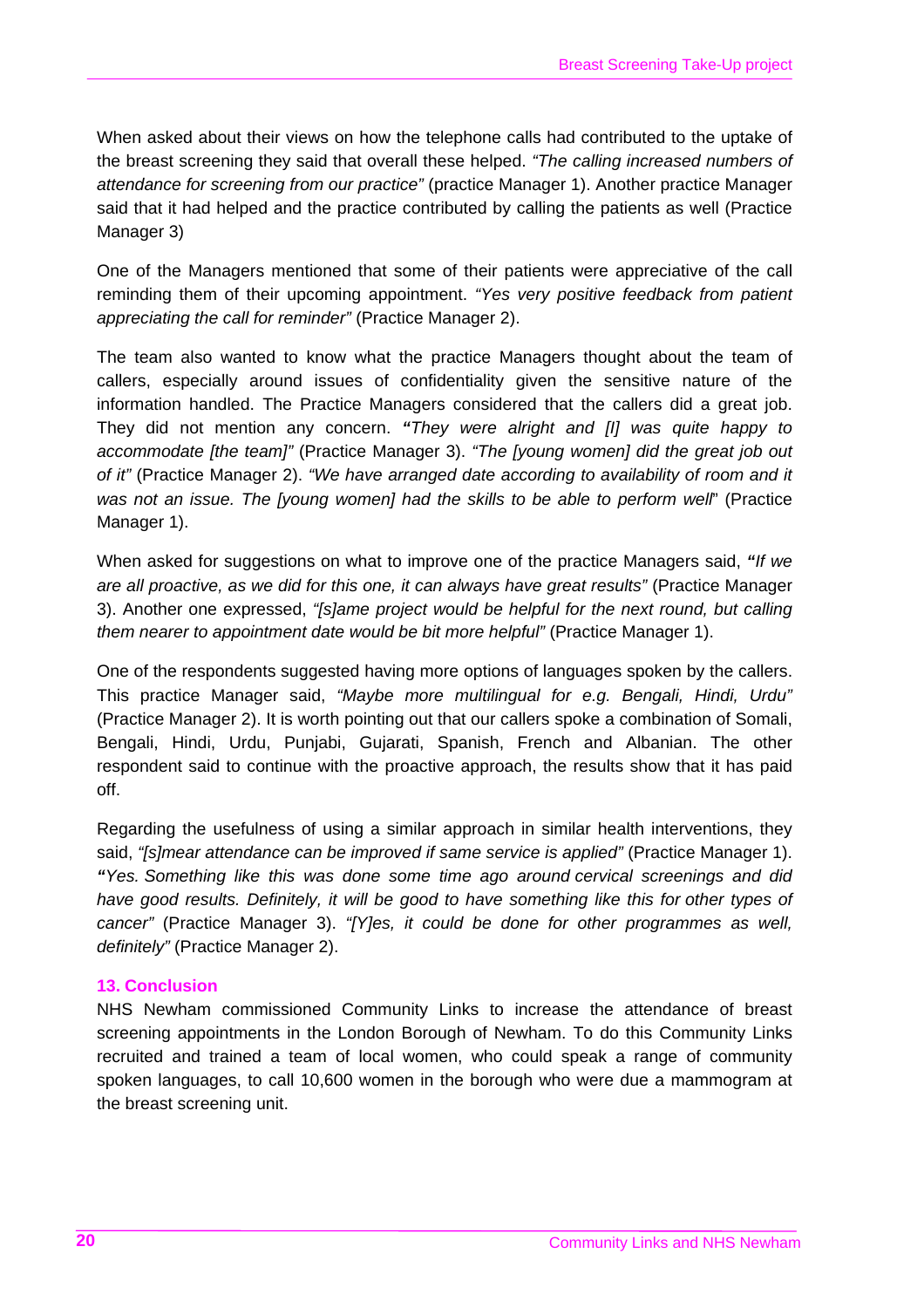Breast screening uptake has risen by 15% to 66% as of March 2011, with the 31 GP practices Community Links worked with. This is compared to the last time women from these GP practices were screened in 2007 when uptake was 51%.

Breast screening coverage across the whole of Newham has risen by 8.6%, from 58.5% in January 2010 to 67.1% in March 2011.

#### **14. Suggested Improvements to the Project**

#### a) GP practices

Access to screening database in the GP practice should be made available for longer periods of time during the day to allow flexibility and more options around when to call women.

GP practices should update their women's contact information more regularly. We recognise this is an on-going issue for all GP practices given mobility of patients in Newham.

Request more flexibility from GPs regarding the times and days to call the patients.

Keeping in mind the sensitivity of the information handled, back up systems should be in place to ensure that when computer crashes occur the updated database is not lost.

#### b) Breast Screening Unit

When the callers are working late in a GP practice (after 4pm) the Breast Screening Unit is closed and cannot be contacted with queries. The Breast Screening Unit's hours of operation could be extended. Perhaps a late closing one day a week.

Update CELBSS website for direct booking of appointments.

About 10% women when called said that they hadn't received an invitation letter – develop strategies to counter balance this.

Facilitate rescheduling of appointments and offer an alternative when women call BSU rather than wait for a letter of invitation because the proposed times and days may not be convenient to women.

Offer women information and ease of opting out of the breast screening process.

#### c) Community Links Project Team

Throughout the course of the project the Community Links team was continually improving and refining its work and approach. The process described above reflects these improvements.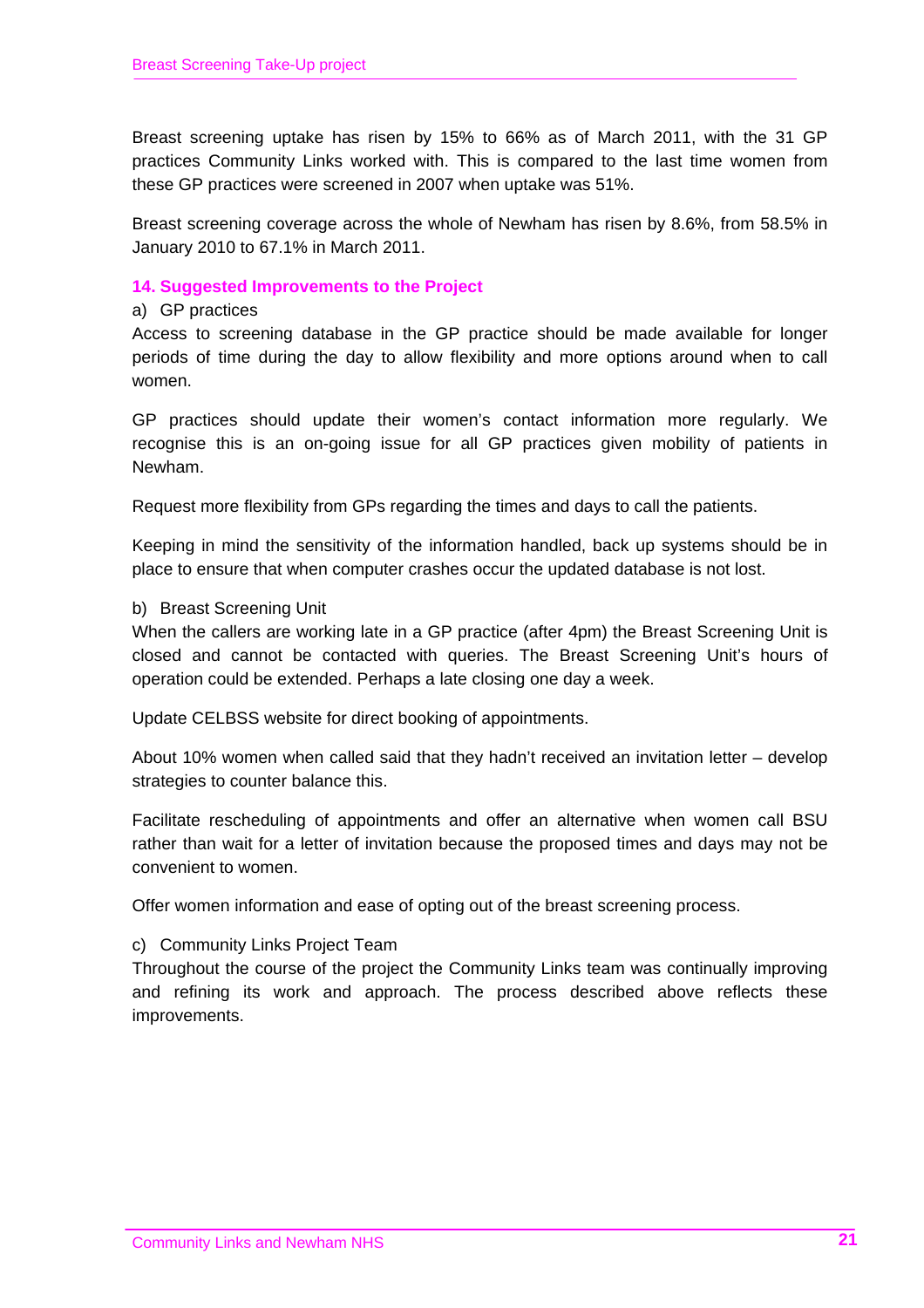## **Appendix**

| <b>Glossary of Terms</b>       |                                                                                                                                                                                                                                                                             |  |
|--------------------------------|-----------------------------------------------------------------------------------------------------------------------------------------------------------------------------------------------------------------------------------------------------------------------------|--|
| <b>Coverage</b>                | The proportion of women resident in the screening target area<br>(excluding those who are ineligible for screening) who have had<br>a recorded test result at least once in the previous three years,<br>including women who are invited and self-referrals to the service. |  |
| <b>DNA</b><br>(Did Not Attend) | Women who Did Not Attend their invitation to screening. First timers<br>and recall women who DNA are re-invited with a date and timed<br>appointment. Never Screened women are written to and asked to<br>make their own appointment with the screening unit.               |  |
| <b>First timers</b>            | Women invited for the very first time to attend a breast screening<br>appointment (those 50-53 years). These women are also called 'call'<br>women                                                                                                                          |  |
| <b>Never Screened</b>          | Women who have never taken up their invitation for screening<br>invitation.                                                                                                                                                                                                 |  |
| <b>Recall women</b>            | Women who have previously been invited and attended an<br>appointment.                                                                                                                                                                                                      |  |
| <b>Uptake</b>                  | Corresponds to the proportion of women invited for screening and<br>who have a test result is recorded.                                                                                                                                                                     |  |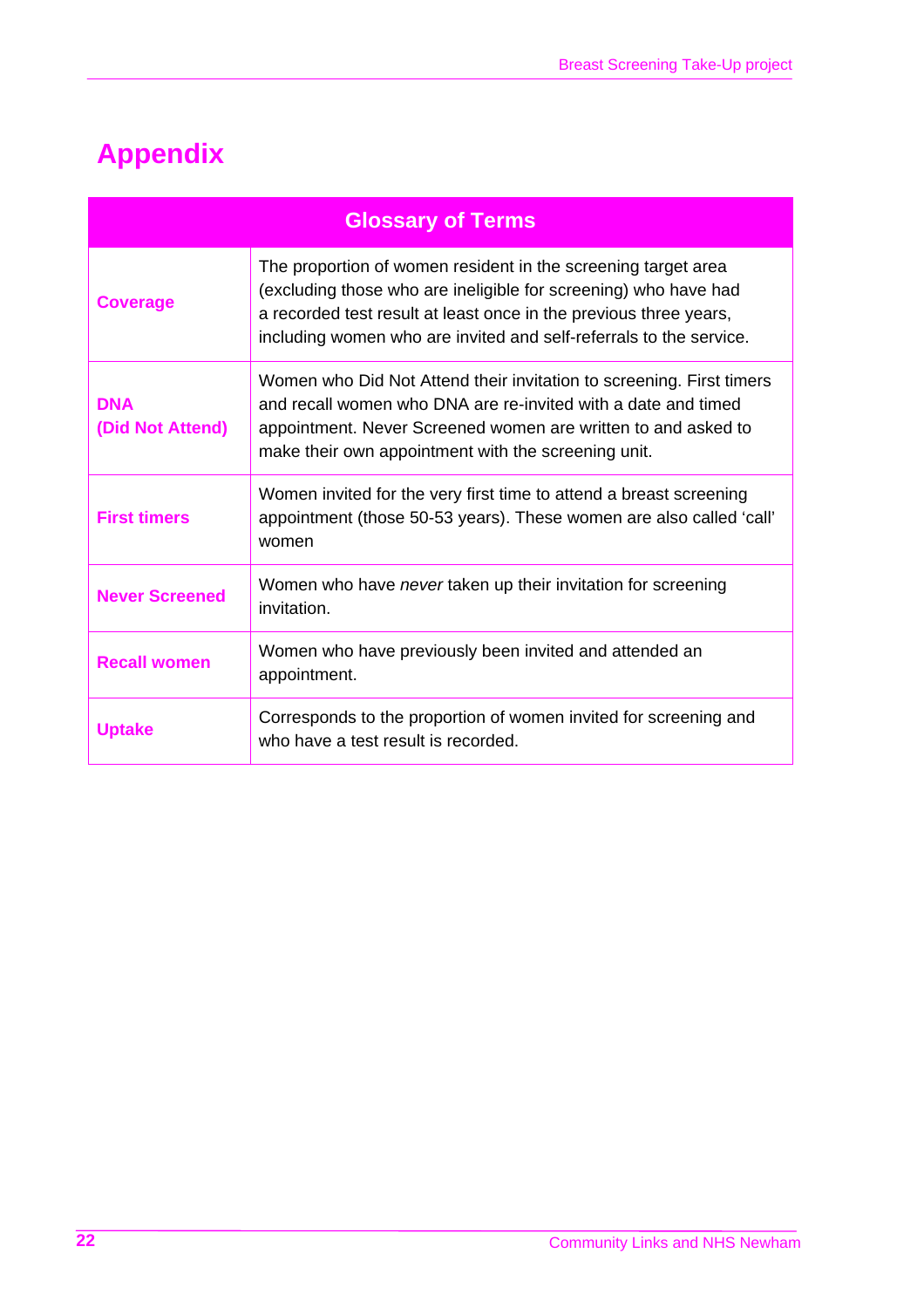### **Contact**

For more information about this project and the Community Links approach please contact:

| Zoraida Colorado            | 020 7473 9664                        |
|-----------------------------|--------------------------------------|
| <b>Project Co-ordinator</b> | zoraida.colorado@community-links.org |
| Community Links             | www.community-links.org              |

#### **About Community Links**

Community Links is an innovative charity running community-based projects in east London. We have helped over 30,000 vulnerable children, young people and adults every year, with most of our 60 projects delivered in Newham, one of the poorest boroughs in Europe. We pioneer new ideas and ways of working locally and share the learning nationally with other practitioners, policymakers and the press.

#### **Consultancy Services**

Our consultancy services and approaches are grounded in over 30 years of delivering community-based projects in east London. We share our learning by providing practitionerled research and evaluation, organisational development, community engagement, and bespoke skills training services.

Since 2003 we have worked with over 90 organisations across the UK, helping communities achieve their own potentials through capacity building, knowledge development, and community engagement. We share our expertise, experience, and network through a participatory skills-building approach so that we leave behind an enabled and selfsustaining community.